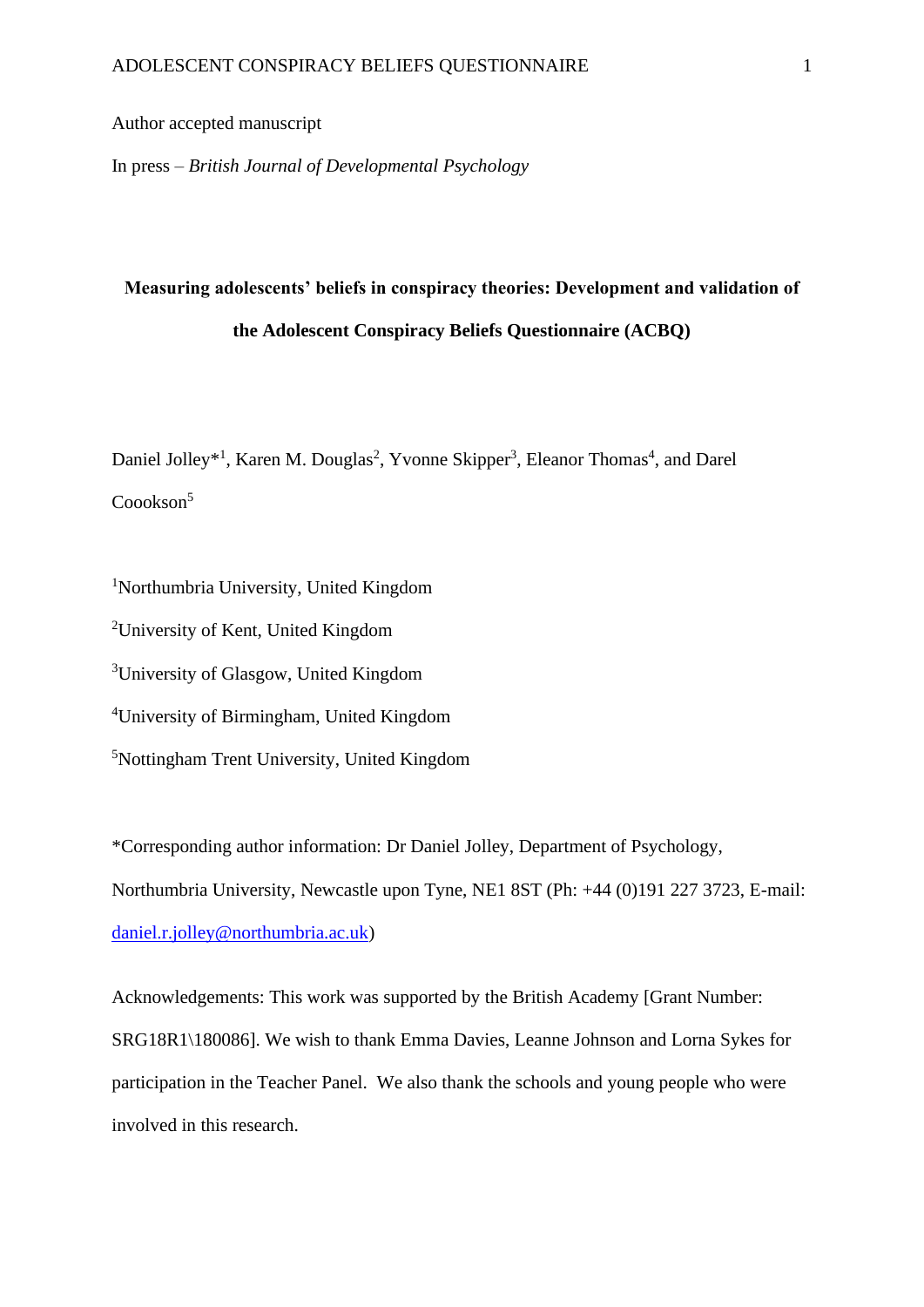#### **Abstract**

Four studies (total  $n = 961$ ) developed and validated the Adolescent Conspiracy Beliefs Questionnaire (ACBQ). Initial items were developed in collaboration with teachers. An Exploratory Factor Analysis (Study 1,  $n = 208$ , aged 11-14) and a student focus group ( $N = 3$ , aged 11) enabled us to establish the factor structure of a 9-item scale. This was replicated via Confirmatory Factor Analysis in Study 2 ( $N = 178$ , aged 11-17), and the scale displayed good convergent (i.e., relationship with paranoia and mistrust) and discriminant validity (i.e., no relfationship with extraversion). Study 3a ( $N = 257$ ) further tested convergent validity with a sample of 18-year olds (i.e., relationship with adult-validated measures of conspiracy beliefs), and demonstrated strong test re-test reliability. Study 3b ( $N = 318$ ) replicated these findings with a mixed-age adult sample. The ACBQ will allow researchers to explore the psychological antecedents and consequences of conspiracy thinking in young populations.

Keywords: Conspiracy theories; Conspiracy beliefs; Adolescence; Scale Construction; Validation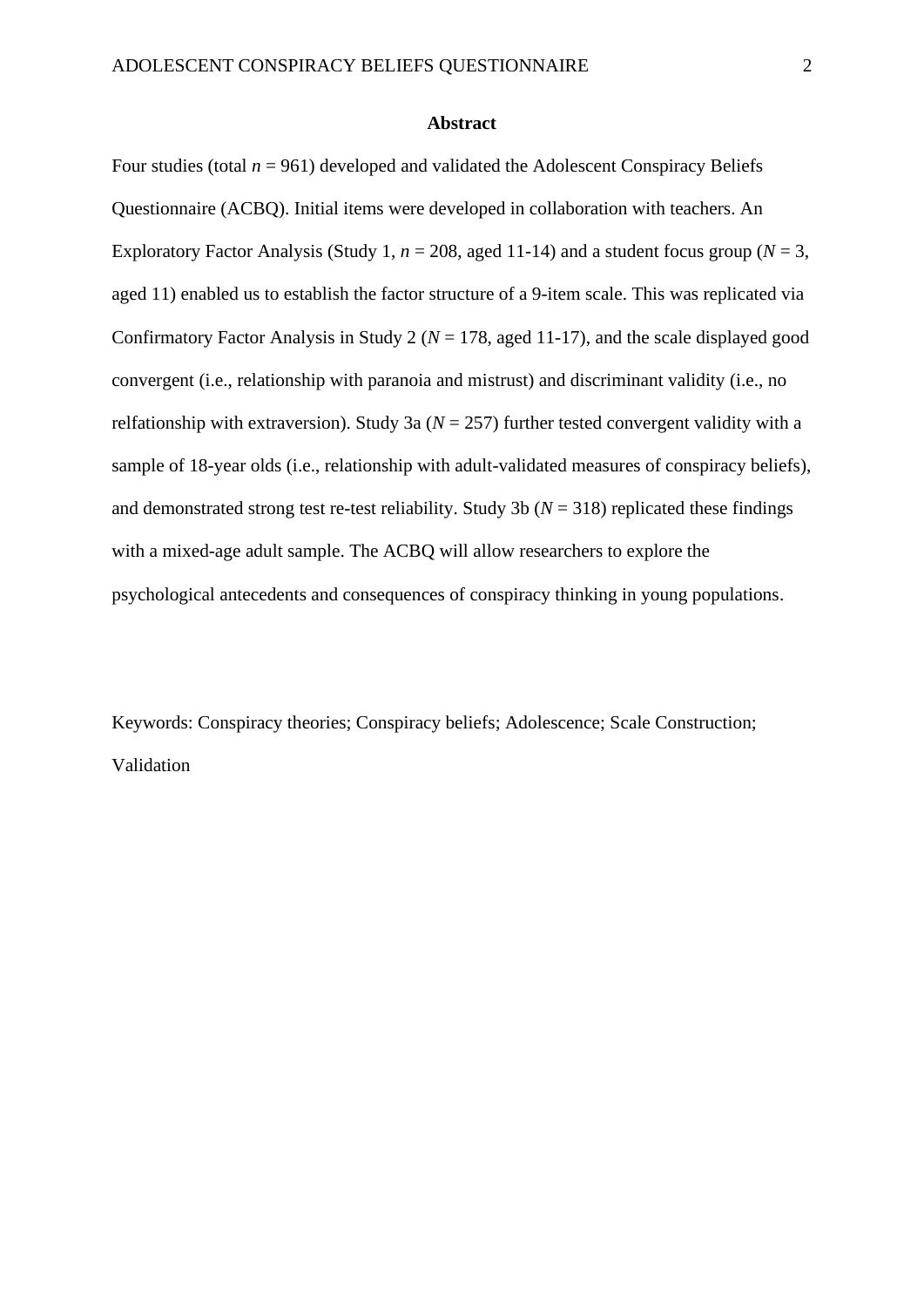# **Measuring adolescents' beliefs in conspiracy theories: Development and validation of the Adolescent Conspiracy Beliefs Questionnaire (ACBQ)**

Conspiracy theories are abundant on social media and the internet (Vosoughi, Roy, & Aral, [2018\)](https://onlinelibrary.wiley.com/doi/full/10.1111/pops.12568#pops12568-bib-0269), ranging from those that are implausible to most people (e.g., that lizard aliens control the world) to those that people tend to find appealing (e.g., that governments spy on citizens). Around 60% of British people believe in at least one conspiracy theory (YouGov, 2019), and in an effort to explain this popularity, research on the psychology of conspiracy theories has grown significantly in recent years (Douglas & Sutton, 2018). However, this research to date has focused only on adult samples, and no studies have examined conspiracy beliefs amongst younger people. This is an important oversight because it means that we cannot know when and how conspiracy beliefs develop and how they may change as young people mature. This lack of research is perhaps understandable given that existing quantitative measures of conspiracy beliefs designed for adults cannot adequately capture the emerging conspiracy beliefs of younger people. The language in these measures is often too complex for a young audience. Such measures also often ask about events that are unlikely to be familiar to adolescents (e.g., the death of Diana, Princess of Wales) and the content may be upsetting (e.g., assassination and terrorism). It is therefore vital to develop a measure specifically targeted at young people which is easy to understand, familiar, and that considers the potential emotional impact of conspiracy theories. The current research therefore developed and validated a conspiracy belief questionnaire suitable for adolescent populations.

Conspiracy theories are explanations for events that implicate secretive and powerful groups who cover-up information to suit their interests (Douglas, Sutton, & Cichocka, 2017). Conspiracy theories tend to flourish in times of societal crisis (van Prooijen & Douglas, 2017), during which people need to make sense of a chaotic world (e.g., Franks, Bangerter, Bauer, Hall, & Noort, [2017\)](https://onlinelibrary.wiley.com/doi/full/10.1111/pops.12568#pops12568-bib-0095). However, it is not clear whether conspiracy theories satisfy this,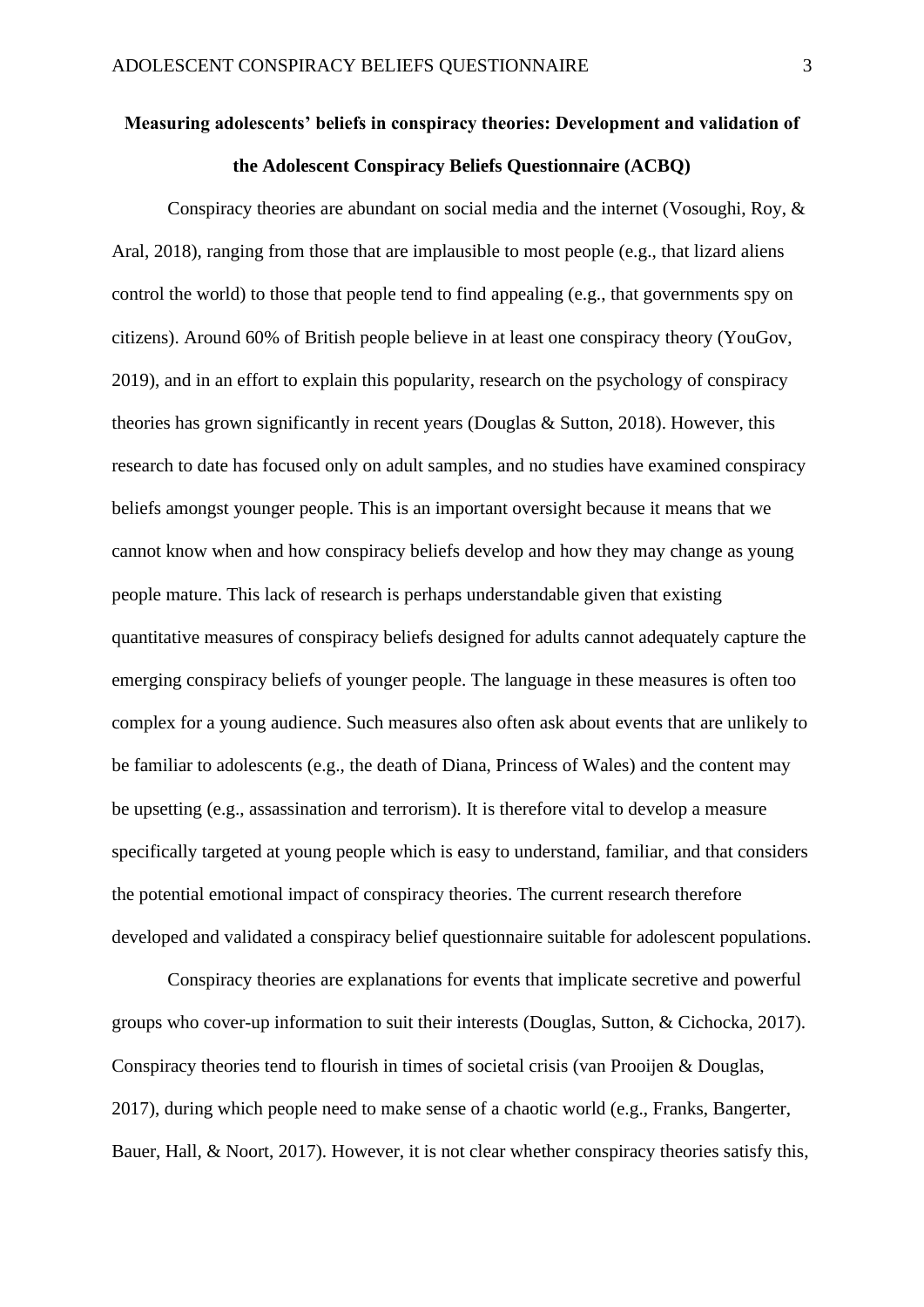or other psychological needs (see Douglas, et al., 2017). Instead, they appear to have a range of negative consequences, including reducing engagement with politics and climate-friendly behaviour (Jolley & Douglas, 2014a), increasing the likelihood that people engage in everyday crimes (Jolley, Douglas, Leite & Schrader, 2019), and leading to disengagement in the workplace (Douglas & Leite, 2017). Conspiracy theories can also impact health behaviours, such as reducing people's intentions to vaccinate (Jolley & Douglas, 2014b), and their intentions to engage in other behaviours to stop the spread of diseases (e.g., COVID-19, Biddlestone, Green, & Douglas, 2020). Furthermore, conspiracy theories can fuel intergroup conflict and prejudice (e.g., [Kofta,](https://www.ncbi.nlm.nih.gov/pubmed/?term=Kofta%20M%5BAuthor%5D&cauthor=true&cauthor_uid=31904251) [Soral,](https://www.ncbi.nlm.nih.gov/pubmed/?term=Soral%20W%5BAuthor%5D&cauthor=true&cauthor_uid=31904251) & [Bilewicz, 2020\)](https://www.ncbi.nlm.nih.gov/pubmed/?term=Bilewicz%20M%5BAuthor%5D&cauthor=true&cauthor_uid=31904251), which can even generalize to other groups who are not involved in the alleged conspiracies (Jolley, Meleady, & Douglas, 2020).

Despite their significance, it is currently difficult to examine conspiracy beliefs across the lifespan. All of the existing research on conspiracy theories has been conducted with adult participants, which severely limits our understanding of how conspiracy beliefs emerge and evolve over the lifespan. There are good reasons to examine conspiracy beliefs in younger people. Specifically, stress is more common in adolescence than at other periods (Arnett, 1999). Adolescence is also characterised by perceived social vulnerability and threat (Bird, Waite, Rowsell, Fergusson, & Freeman, 2017). Furthermore, during middle adolescence (aged  $13 - 15$ ), young people are less likely to rely on emotion regulation strategies than at other points in their life (Zimmermann & Iwanski, 2014). Such low reliance on emotion regulation has been identified as a risk factor for general and social anxiety in adolescence (e.g., Lougheed & Hollenstein, 2012), and existential factors such as these are associated with conspiracy beliefs in adults (see Douglas, et al, 2017). Adolescence is also a time where young people are developing into new roles within their families, communities and wider society (Gowers, 2005). This increasing awareness of the broader social world and the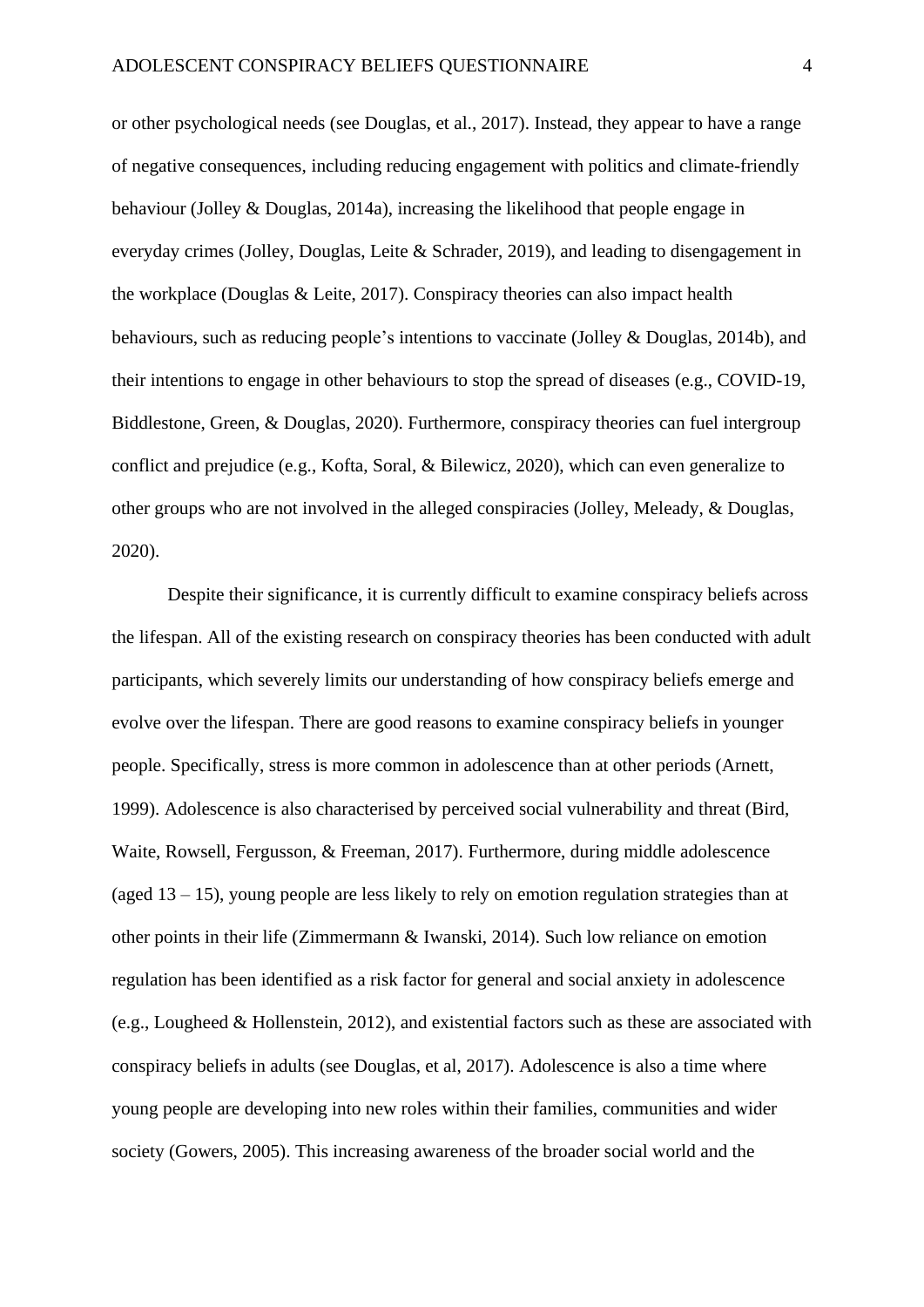uncertainty of their place within it may make adolescents more likely to be drawn to conspiracy theories. To date, however, without a focus on young people, such important questions have been neglected in research on conspiracy theories.

A significant barrier to studying conspiracy beliefs in adolescents is that questionnaires to measure conspiracy beliefs have, to date, been designed with only adults in mind. Some scales ask about events that are likely to be unfamiliar to young people, and others measure belief in complex abstract notions of conspiracy which are also likely to be challenging for younger people to understand (e.g., governments use mind-control technologies to control the population; Brotherton, French & Pickering, 2013; Imhoff & Bruder, 2014). Others use items that are less suitable for a younger audience due to sensitive or potentially upsetting content (e.g., governments involved in the distribution of illegal drugs, Swami, Chamorro-Premuzic, & Furnham, 2010) and some use language that is too complex (e.g., "The power held by heads of state is second to that of small, unknown groups who really control world politics", Brotherton, et al., 2013). Taken together, existing measures are therefore less than ideal for measuring conspiracy beliefs amongst younger people.

# **The Current Research**

Considering the importance of exploring the psychological antecedents and consequences of conspiracy theorising in society, it is vital to develop a measure that is suitable for younger populations. In the current research, we developed and validated the Adolescent Conspiracy Belief Scale (ACBQ) in four studies. Study 1 involved bringing together current adult measures of conspiracy beliefs and working with a panel of experienced secondary school teachers to narrow these down and modify any which were thought to be inappropriate for young people. After modification, the items were tested with young people to examine the factor structure using Exploratory Factor Analysis (EFA).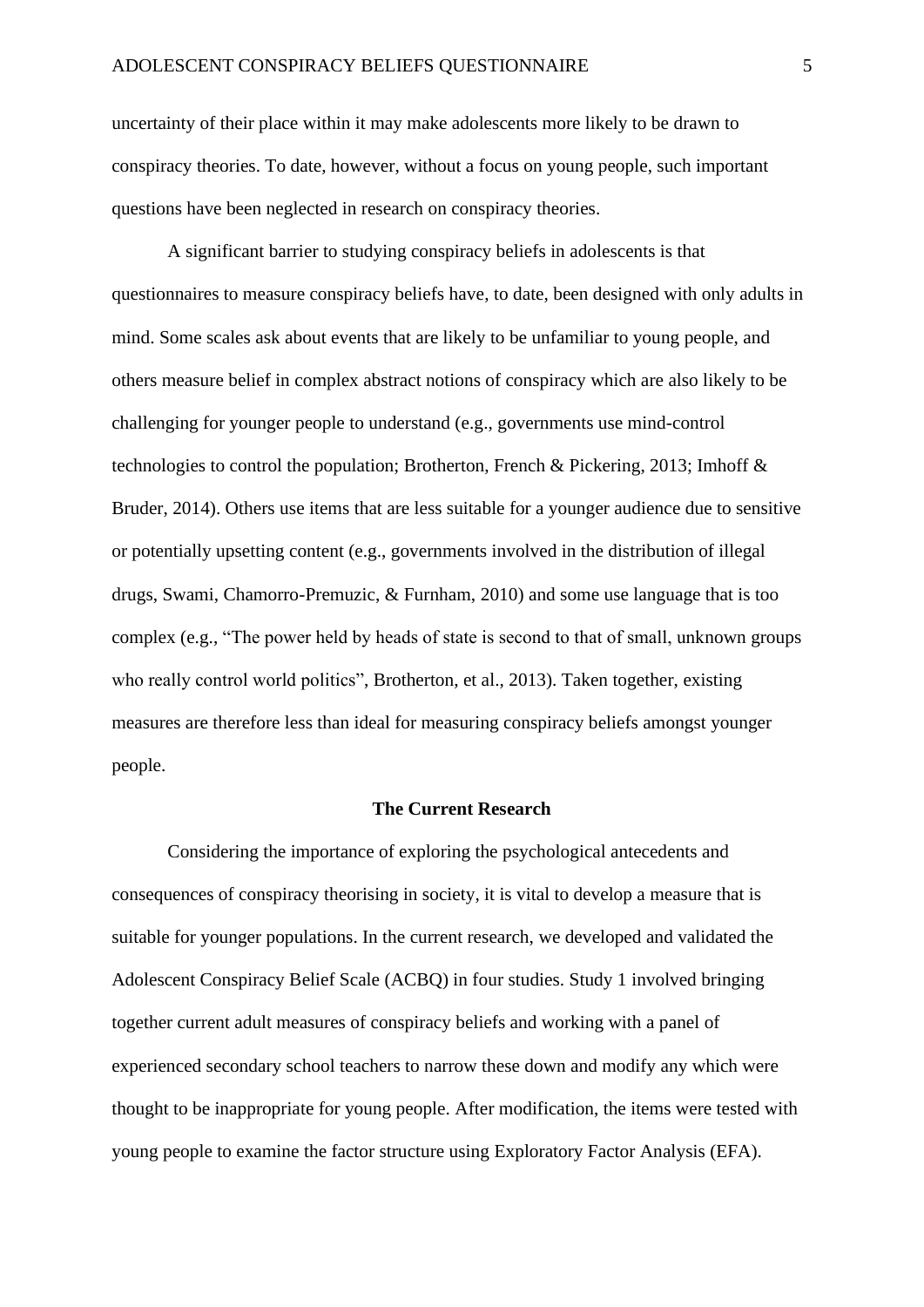Qualitative feedback was provided on the measure during a focus group. Study 2 was designed to replicate the factor structure through Confirmatory Factor Analysis (CFA) with a further sample of young people and to examine the convergent and discriminant validity of the scale. Studies 3a and 3b provided an additional test of convergent validity with an adult sample, and also allowed us to explore test re-test reliability of the ACBQ. In each study, we also examined whether there were age group differences in conspiracy beliefs. Studies have shown that middle adolescence is characterised by increased emotional instability (Soto, John, Gosling, & Potter, 2011), which increases rates of anxiety during this period (e.g., Lougheed & Hollenstein, 2012). Conspiracy beliefs may develop during this period of emotional instability. However, developmental trends in conspiracy beliefs have never been examined. We report all measures, manipulations, and exclusions in these studies either within the text or a footnote. Each study was conducted in accordance with the British Psychological Society Code of Ethics and Conduct.

#### **Study 1**

In Study 1 we reviewed existing questionnaires that measure conspiracy beliefs in adults and developed a long list of potential items suitable for the ACBQ. These items were then presented to, and discussed with, a panel of experienced secondary school teachers in a face-to-face meeting. Following this discussion, items were refined or removed. British school students in Years 7 and 9 (ages 11-12 and 13-14) were then invited to complete the preliminary items for inclusion in the ACBQ and the factor structure, and internal consistency of the scale was examined. A focus group with Year 7 students was also conducted to gain qualitative feedback on the measure, which helped to ensure that the wording of the items was appropriate for our youngest participants. We then examined age differences in responses to the ACBQ.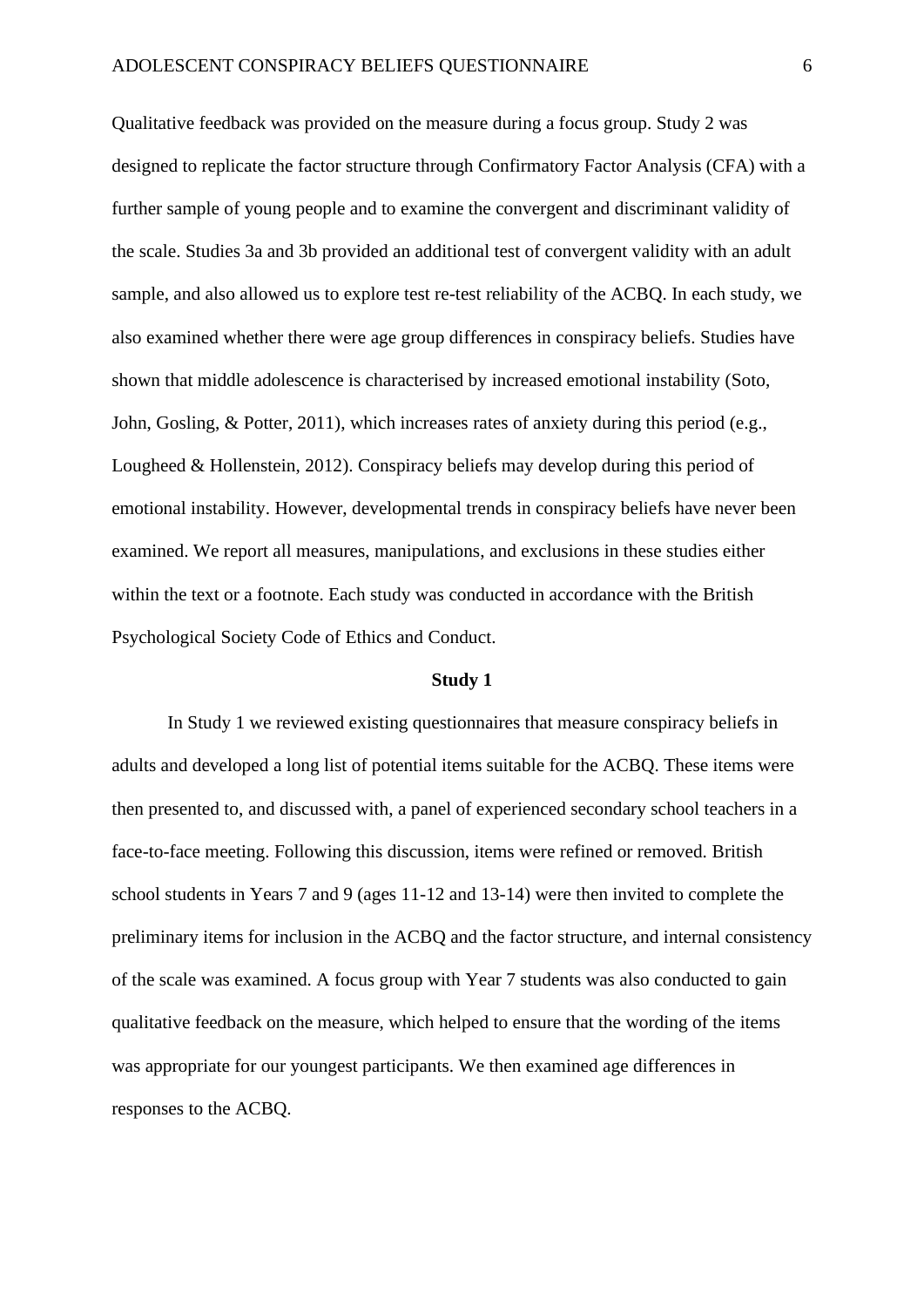#### **Method**

#### **Participants**

Initially, 216 young people were recruited from a secondary school in the Midlands, UK. However, eight participants indicated at the end of the survey that they would like their data not to be included in the analysis, and they were therefore removed. Of the final sample (*n* = 208), 110 were recruited from Year 7 (age 11-12) and 98 from Year 9 (age 13-14). There were 103 girls, 94 boys, and 11 who did not say, with a mean age of  $12.59$  (*SD* = 1.12). Two hundred and two (97%) indicated that English was their first language and that they were born in the UK<sup>1</sup>. Table 1 for a specific breakdown of participants per group. The focus group that took place after the survey completion comprised of three young people (one girl and two boys, all aged 11, who were British).

# [Insert Table 1 here]

# **Materials and Procedure**

To create our initial pool of items, we began by listing the existing adult measures of conspiracy belief published up until 2018. After compiling 133 items from 14 existing questionnaires that measure conspiracy belief in adults, each item was reviewed independently by the first three authors. During a team discussion where each item and our comments were reviewed, an item was either kept without change, modified (e.g., due to complex language), or removed (e.g., due to repetition; examples can be found in the Supporting Information). A pool of 60 items remained as an outcome of this process. These items represented conspiracy theorising (e.g., both specific to a theory such as concerning the Apollo moon landing, or broader such as the proposal that governments are involved in secret plots and schemes) and included both positive and negatively worded items. These 60 items

<sup>&</sup>lt;sup>1</sup> In each study, a non-parametric t-test (Kruskal-Wallis) demonstrated that there were no differences between participants with English as their first language (vs. first language was not English) on their ACBQ scores. This provides initial evidence that participants' first language did not impact comprehension.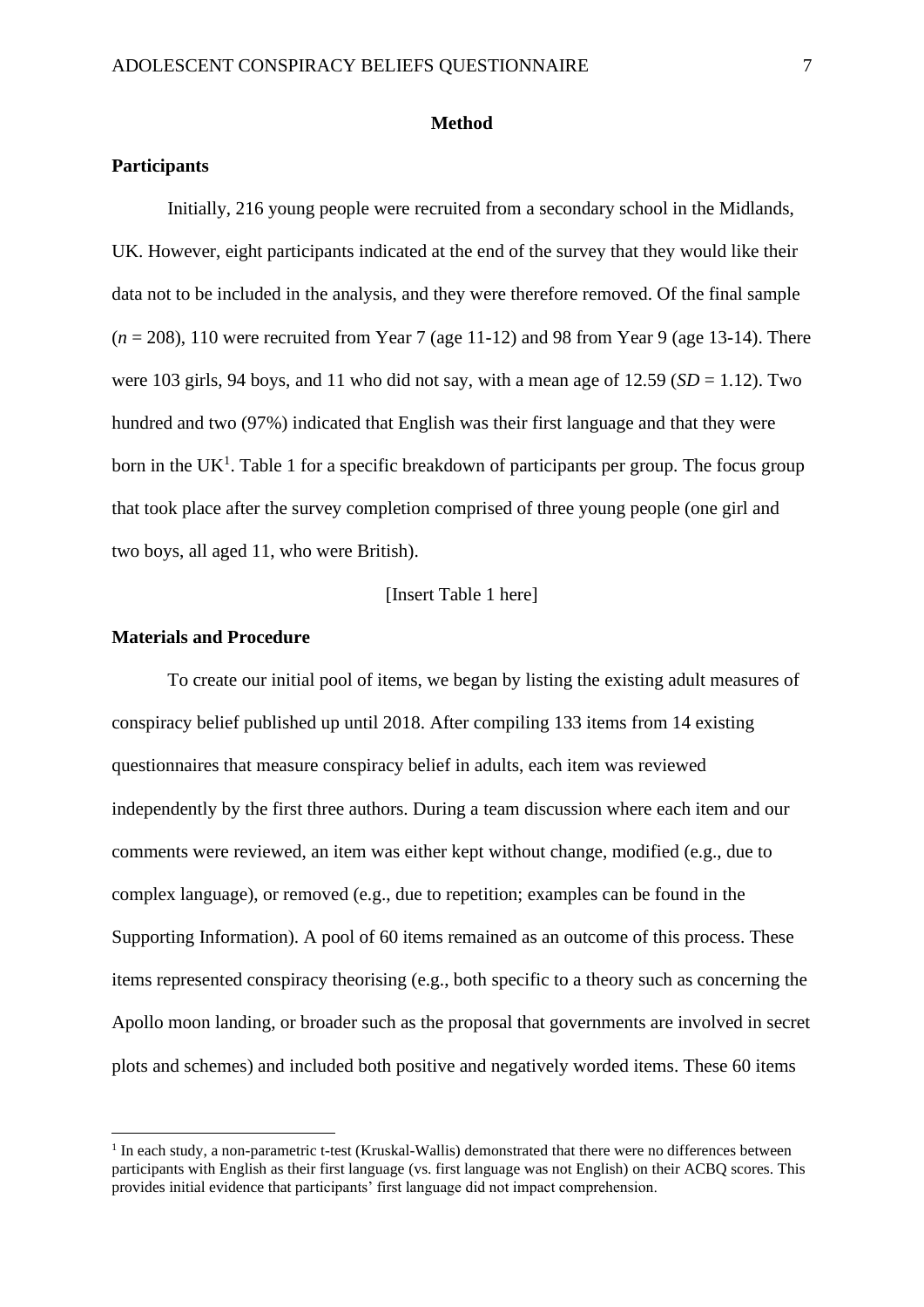were then given to an independent panel of teachers in December 2018, who were experienced secondary school teachers based in a town in the Midlands, UK ( $N = 3$ ). We discussed each item and either a) removed items that the teachers identified as being unclear, potentially upsetting, or where they did not believe that students would know of the conspiracy (e.g., the financial crash of 2008) or b) modified the language and the item was retained (example discussions and decisions can be found in the Supporting Information, Table S1). From this meeting, 36 items remained. These were tested on the sample of young people to explore the factor structure.

Parents/guardians provided (opt-in) informed consent. Data collection took place in a school IT classroom, and before beginning the questionnaire the participants also gave their verbal assent. Participants responded to each item on a seven-point scale, with anchors 1 (*strongly disagree*) and 7 (*strongly agree*). Items were computed so that higher values represent greater belief in conspiracy theories. At the end of the study, the participants were asked to re-confirm that they were happy for their data to be used in the analysis. We then thanked them for their time, verbally debriefed them, and provided a written debrief for their parents/guardians. We also asked the participants to indicate if they would like to provide feedback during a focus group. Sixty-eight (33% of the sample) indicated they would be happy to provide further feedback, and three were chosen by a teacher to be involved in the focus group. During the focus group, which lasted 20 minutes, the participants were asked 10 questions about their experiences in answering the ACBQ (e.g., "*Was there anything in the questions that you had not heard of*?", "*Did the rating scale make sense (i.e., from "strongly disagree" to "strongly agree")",* "*Do you think answering questions like that would upset some kids*"). At the end, the three participants were given an additional debrief sheet and thanked for their time.

# **Results and Discussion**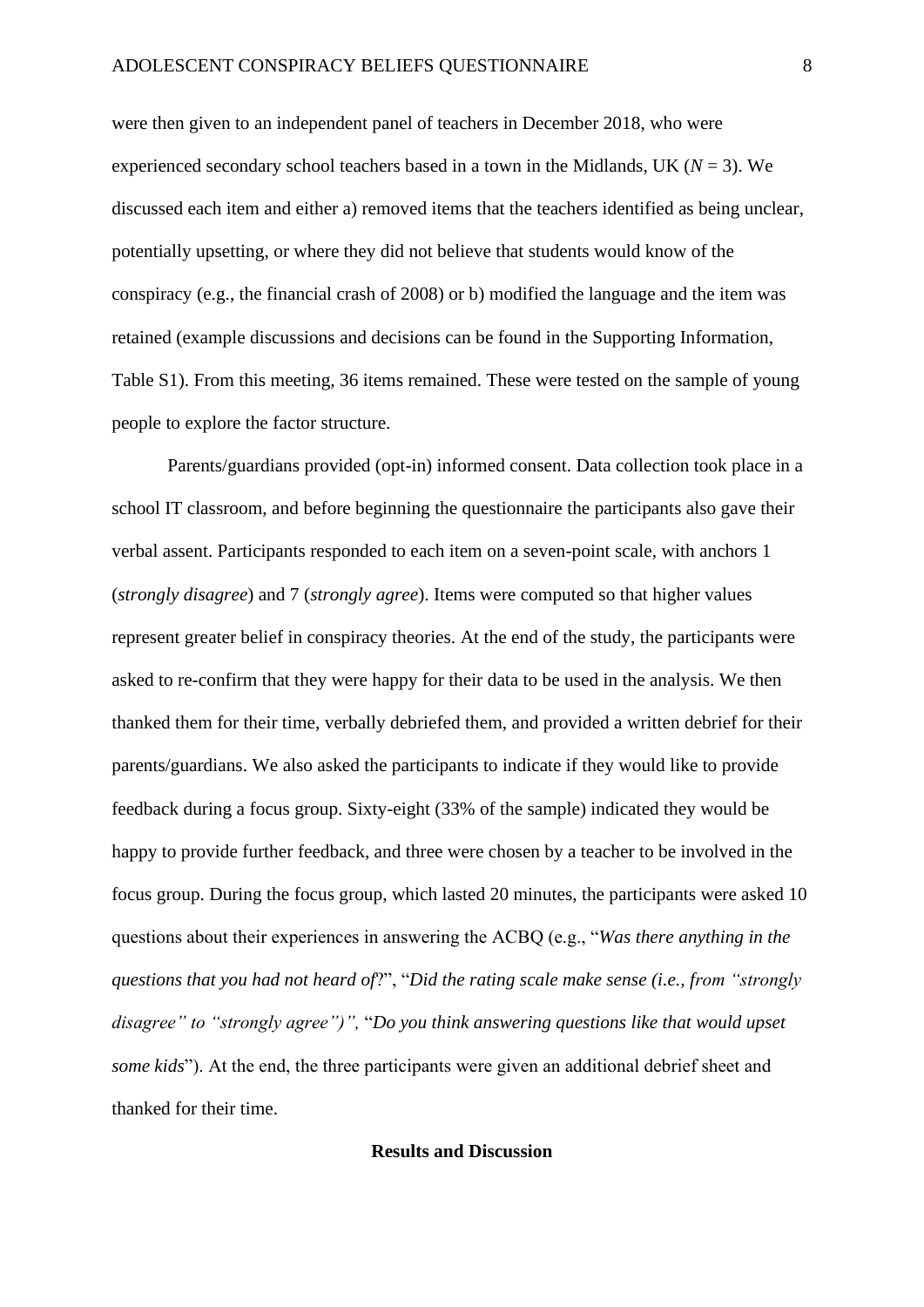# **Focus Group**

Comments from the focus group were transcribed, and the content was reviewed by the team. Thematic analysis or another analytic strategy was not used as the aim of the focus group was to ensure that young people understood the questions and that they were not upset by any items. The participants indicated that the rating scale made sense to them and that they enjoyed completing the questionnaire on a computer (as opposed to hypothetically completing the questionnaire on paper). They also felt that the content of the questionnaire would not be upsetting to others in their age group (Year 7). However, they felt that some items were outdated (e.g., the participants said that they did not know who John F. Kennedy (JFK) was) and some words were confusing (e.g., "manipulate"). They also noticed some items were about the same topic (e.g., aliens) and they found themselves reconsidering their answers when repeatedly asked.

# **Factor Analysis**

EFA using principal axis factoring method was then conducted on the 36 items that comprised the preliminary ACBQ. The ratio of participants to items was six, which falls within the rule of thumb of five to 10 respondents to each one item for EFA (Comrey & Lee, 1992). Based on the scree plot, an eight-factor solution was initially extracted. Although they had been reverse-coded, all negatively worded items were shown to load onto a single factor. There was no clear conceptual grouping to these items other than the negative valence, so this factor was dropped (Greenberger, Chen, Dmitrieva, & Farruggia, 2003). Moreover, three items loaded onto the same factor where there was also no clear conceptual grouping ("*Some viruses and diseases are spread on purpose by terrorist groups*"; "*The European Union tried to take control of the UK*"; *Work bosses sometimes manipulate their workers to benefit themselve*s"), and so these items were also dropped. We then re-ran the EFA on the remaining 31 items. The significance of Barlett's Test of Sphericity,  $\chi^2$  (465) = 3405.596, *p*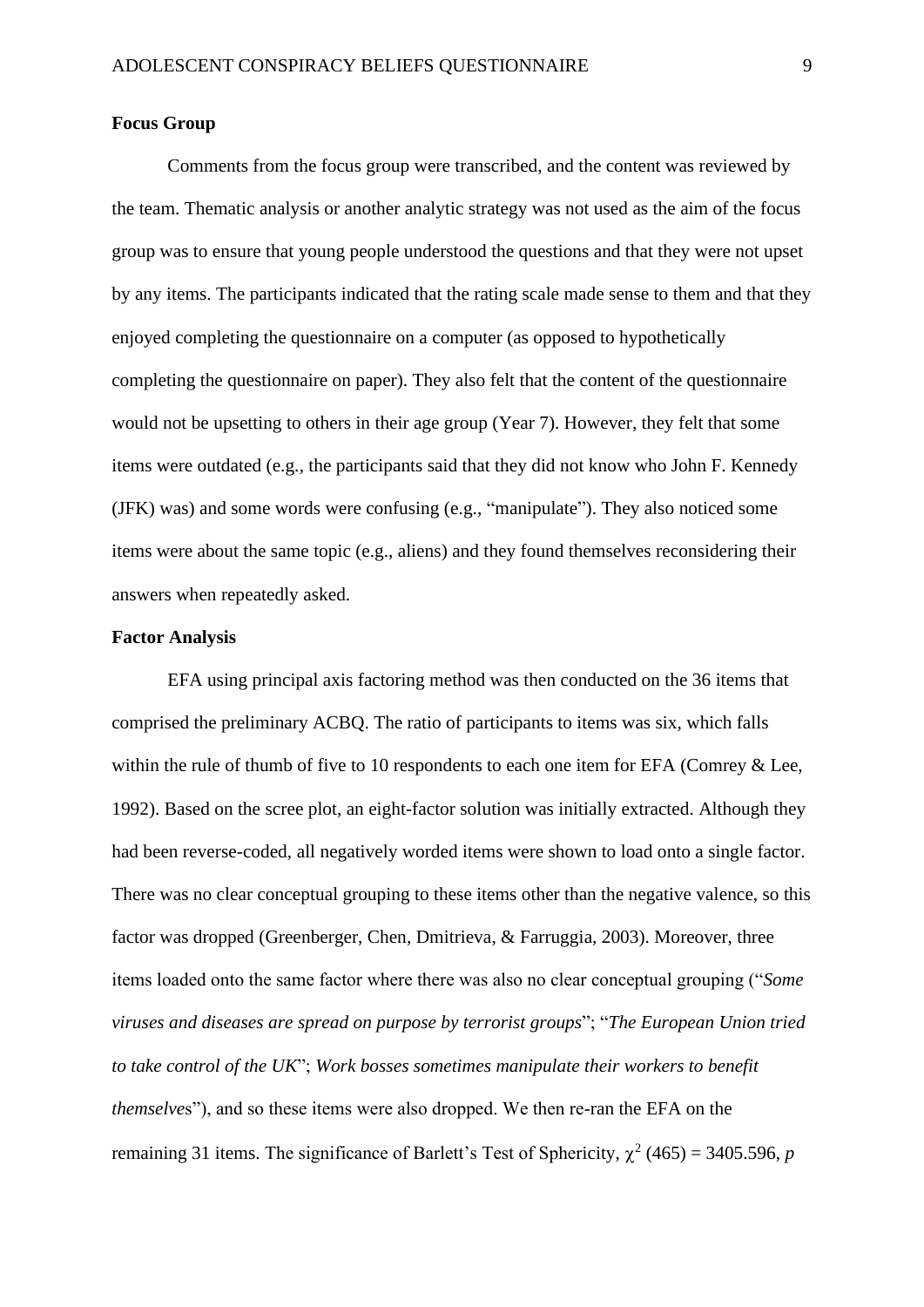$\alpha$ , 001, and the size of the Kaiser-Meyer-Olkin measure of sampling adequacy, KMO = .92, showed that the 31 items had an adequate common variance for factor analysis (Tabachnick & Fidell, 2007).

Six factors emerged with Eigenvalues larger than  $1.00<sup>2</sup>$ . The six-factor solution explained 62.23 of the total variance. Promax oblique rotation was used based on the assumption that the factors should be related to one another. Following the rotation, the first factor accounted for the largest variance. To determine acceptable factors, the minimum eigenvalue of a factor must be one, and there must be a minimum of three items loading on each factor (Costello & Osborne, 2005; Tabachnick & Fidell, 2007). Item selection was based on the following criteria (see Tabachnick & Fidell, 2013): (1) if an item loaded below .63 on a factor (where > .63 is classed as a very good loading), it was removed, and (2) no crossloads on another factor at around .32 or higher, otherwise it was discarded. As a result, four factors and 14 items remained (see Table 2 for the 14 items).

# [Insert Table 2 here]

To explore the factor structure further, a parallel analysis of 1,000 data sets using a 95% cut off was conducted (O'Connor, 2000). The first six eigenvalues extracted from the simulated data sets were equal to or less than 1.92, 1.77, 1.67, 1.59, 1.52, 1.46, respectively. In the data set itself with 31 items, only the first three eigenvalues of 11.72, 1.96 and 1.84 exceeded chance values. The fourth factor (1.54) was below the simulated data. On inspection, the fourth factor focused on conspiracy theories involving aliens (e.g., Area 51), whereas the other three factors focused on more generic notions of conspiracy (see Brotherton et al., 2013). Since the alien conspiracy theories did not fit with the overall theme of the other factors, and the parallel analysis found that this factor did not exceed chance values, this factor was also dropped.

<sup>&</sup>lt;sup>2</sup> The scree plot (based on the EFA with 31 items) can be found in the in Supporting Information (Figure S1).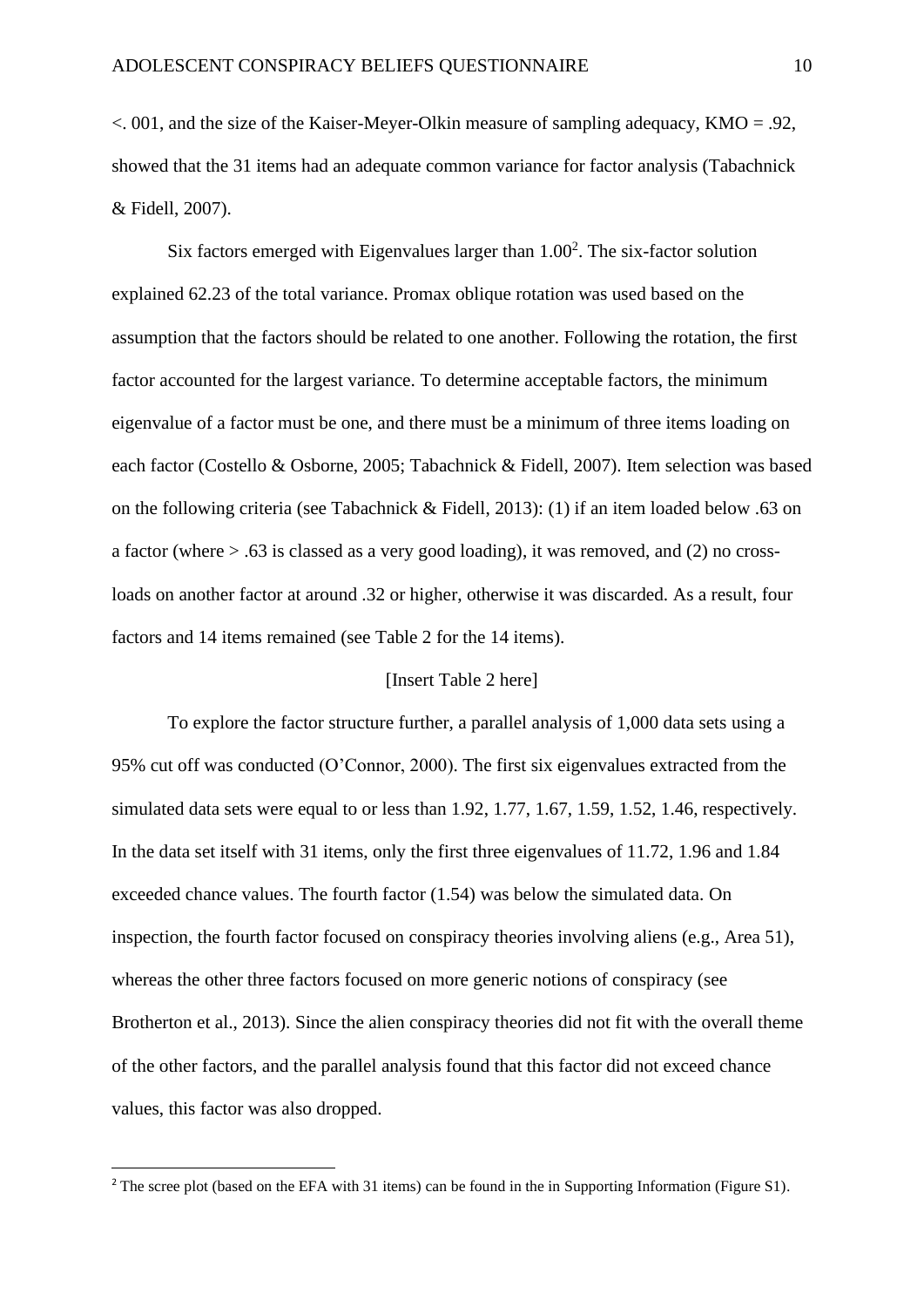Considering that the scale was intended for use with young people where we aimed for a short measure, we then inspected the retained factors to ensure that the items were suitable. When inspecting factor 1, the research team agreed that item #1 was likely to be confusing as there is no clear conspirator and #2 and #4 were worded very similarly. Acting on the comments from the focus group in which the Year 7 participants were confused by poorly worded items and items being similar, #1 and #4 were therefore removed. We also changed the word "manipulate" in item #10 to "control" since the participants in the focus group found the word "manipulate" to be confusing. Although we believed all items to be suitable at the time of data collection, this feedback from the participants highlights the importance of considering qualitative feedback alongside the EFA. We re-ran the EFA with the two items omitted and a similar factor structure was reported (although two new items were now included in the sub-scales, see Supporting Information, Table S2). However, as the factor loadings were stronger in the previous EFA (with 31 items), we finalized the 9-item ACBQ based on those factor loadings.

At this point, there were three factors, each containing three items (see Table 2, in bold for the 9 items retained) that reflect underlying aspects of conspiracy theorising (see also Brotherton, et al., 2013). Factor 1 included items focusing on government secrets ( $\alpha = .71$ ). Factor 2 reflected conspiracy theories about government complicity in violence ( $\alpha = .75$ ). Finally, Factor 3 included items that focused on secret societies ( $\alpha$  = .70). On further inspection, correlations between each of the factors were positive and moderate to strong, and each factor was strongly correlated with the overall mean of the scale ( $\alpha = .85$ ,  $M = 3.73$ , *SD*  $= 1.20$ ), as shown in Table 3. Since the internal reliability was stronger when all items were considered as one scale than for each factor separately, and since each factor was positively correlated with the others, the three factors were combined to make a stronger unidimensional scale. The underlying factors being treated as one unidimensional measure is similar to adult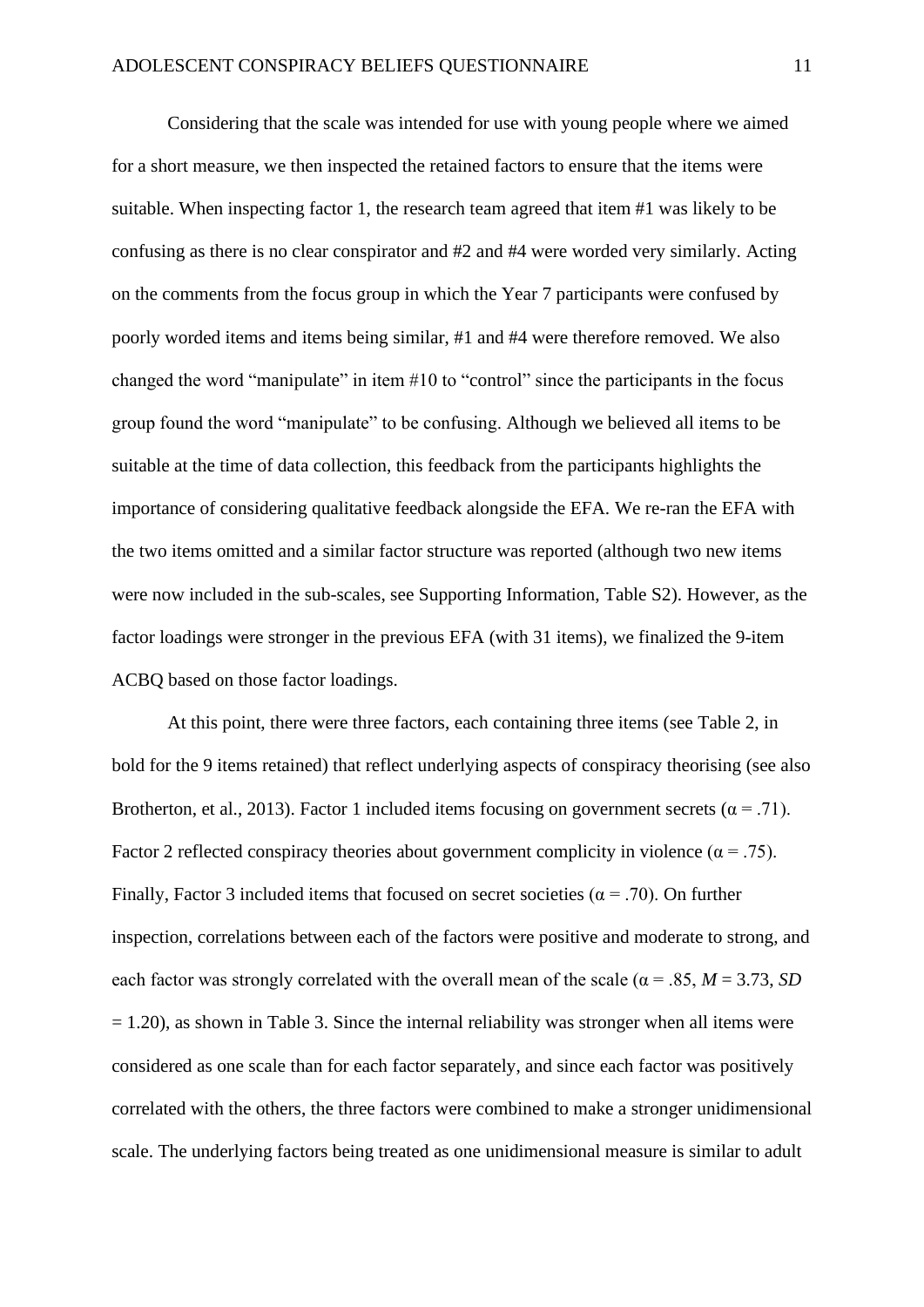conspiracy theory measures (e.g., Brotherton, et al., 2013). In sum, the 9-item scale was shown to have very good internal consistency and provides a measure that represents conspiracy beliefs in young people.

[Insert Table 3 here]

# **Comparison of ACBQ means**

We then explored whether there were any differences between younger (Year 7, aged 11-12) and older (Year 9, aged 13-14) participants. To do so, we assessed measurement invariance of the 9-item structure using a multi-group CFA (MSCFA). First, we examined configural invariance, followed by metric invariance and then scalar invariance (see Van de Schoot et al. (2012) for an outline of the process). We inspected the changes in model fit statistics, however, as  $\Delta \chi^2$  is sensitive to sample size, Cheung and Rensvold (2002) suggest that invariance can be concluded if  $\Delta CFI \leq .01$ , and  $\Delta SRMR \leq .01$  or  $\Delta RMSEA \leq .015$ . As shown in Table 4, Δ*CFI,* Δ*SRMR* and Δ*RMSEA* were within thresholds, which demonstrates metric and scalar invariance across ages.

### [Insert Table 4 here]

As we found evidence of measurement invariance, a comparison of the ACBQ means was conducted. We found that participants in Year 9 (aged 13-14) had a significantly higher belief in conspiracy theories ( $M = 4.03$ ,  $SD = 1.05$ ) compared to participants in Year 7 (aged 11-12,  $M = 3.47$ ,  $SD = 1.27$ ),  $t(206) = 3.480$ ,  $p = .001$ ,  $d = 0.48$ . This provides an initial indication that conspiracy theorising might be heightened for older than younger adolescents.

In summary, after developing a long list of potential items suitable for a younger population with a panel of teachers, a 9-item factor structure was shown to be evident during EFA. Insightful comments gained from a focus group with Year 7 students also helped shape the final questions included in the ACBQ. In Study 2 we examined the convergent and discriminant validity of the scale and endeavoured to replicate its factor structure.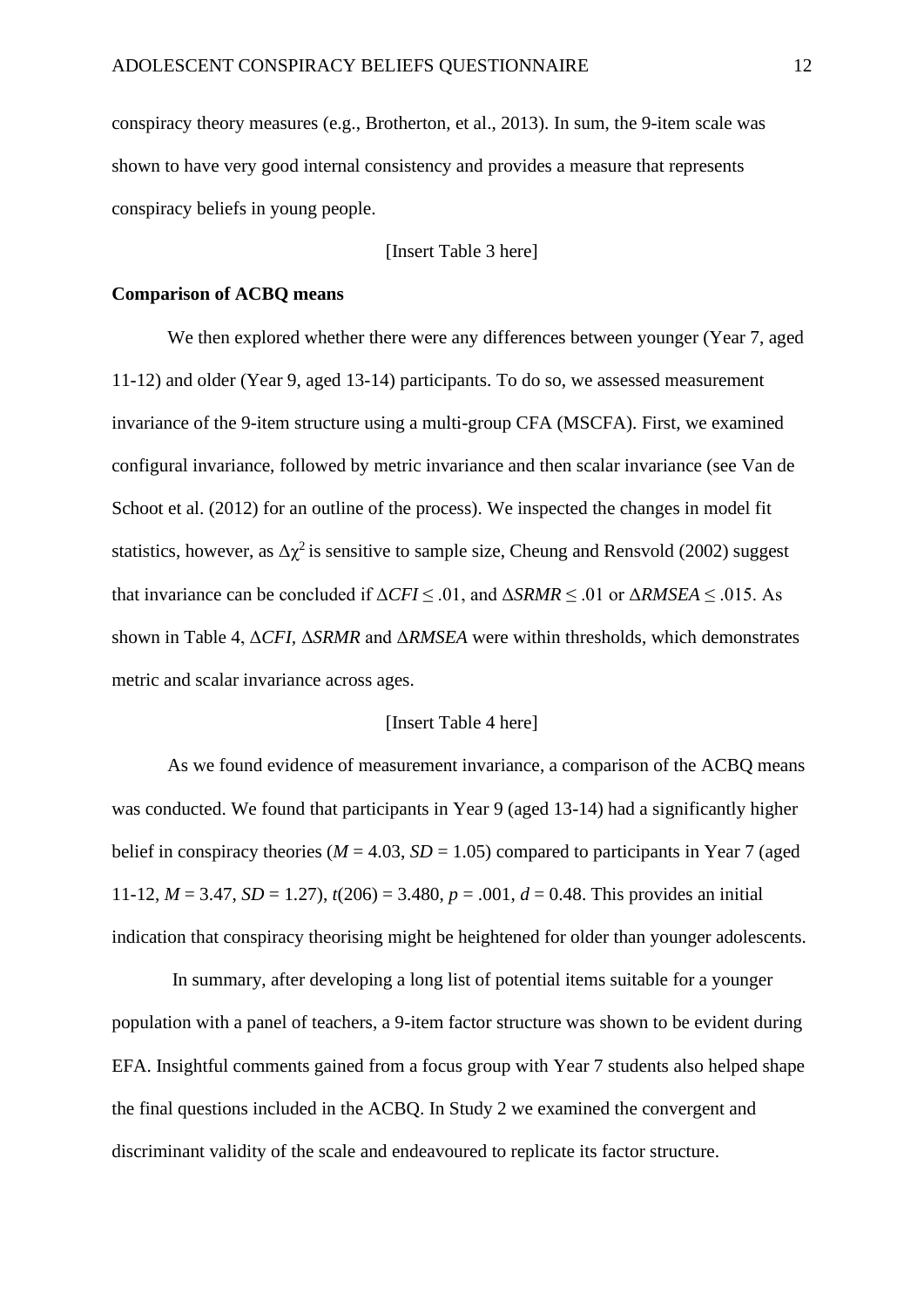#### **Study 2**

Study 2 aimed to replicate the unidimensional factor structure of the ACBQ that was adopted in Study 1 through CFA and to examine both convergent and discriminant validity. Specifically, we examined the relationship between the ACBQ and other constructs (e.g., paranoia, mistrust in different contexts, extraversion), which have been shown in past research to correlate with conspiracy beliefs (i.e., paranoia, mistrust; Darwin, Neave, & Holmes, 2011; Goertzel, 1994; Kramer, 1994), or where no relationship has been shown to exist and there is no theoretical reason to predict such a relationship (i.e., extraversion, Brotherton, et al., 2013; Goreis & Voracek, 2019). We also targeted a broader sample of adolescents from all stages of the UK national curriculum (also known as Key Stage) as opposed to just focusing on younger participants (i.e., aged 11 to 14 as in Study 1). In Study 2, therefore, we recruited a sample of participants from Key Stage  $3$  (aged  $11 - 14$ , Years  $7 - 14$ 9), Key Stage 4 (aged  $14 - 16$ , Years 10 and 11) and Key Stage 5 (aged  $16 - 17$ , Year 12 in our sample). We also conducted a comparison of ACBQ scores by age group (determined by Key Stage) to explore whether any age group differences existed.

# **Method**

# **Participants**

One hundred and seventy-eight young people were recruited from secondary schools in Scotland and the Midlands, UK. Participants were recruited from a broader sample from Key Stage 3 (aged  $11 - 14$ ), Key Stage 4 (aged  $14 - 16$ ) and Key Stage 5 (aged  $16 - 17$ ). All participants confirmed that their data could be used in the analyses. In total, there were 110 girls, 58 boys and 10 who did not want to say, with a mean age of  $14.05$  ( $SD = 1.77$ ). One hundred and forty-five of the participants (81.5%) indicated that English was their first language, and 146 (82%) said they were born in the UK. See Table 5 for a specific breakdown of participants per group.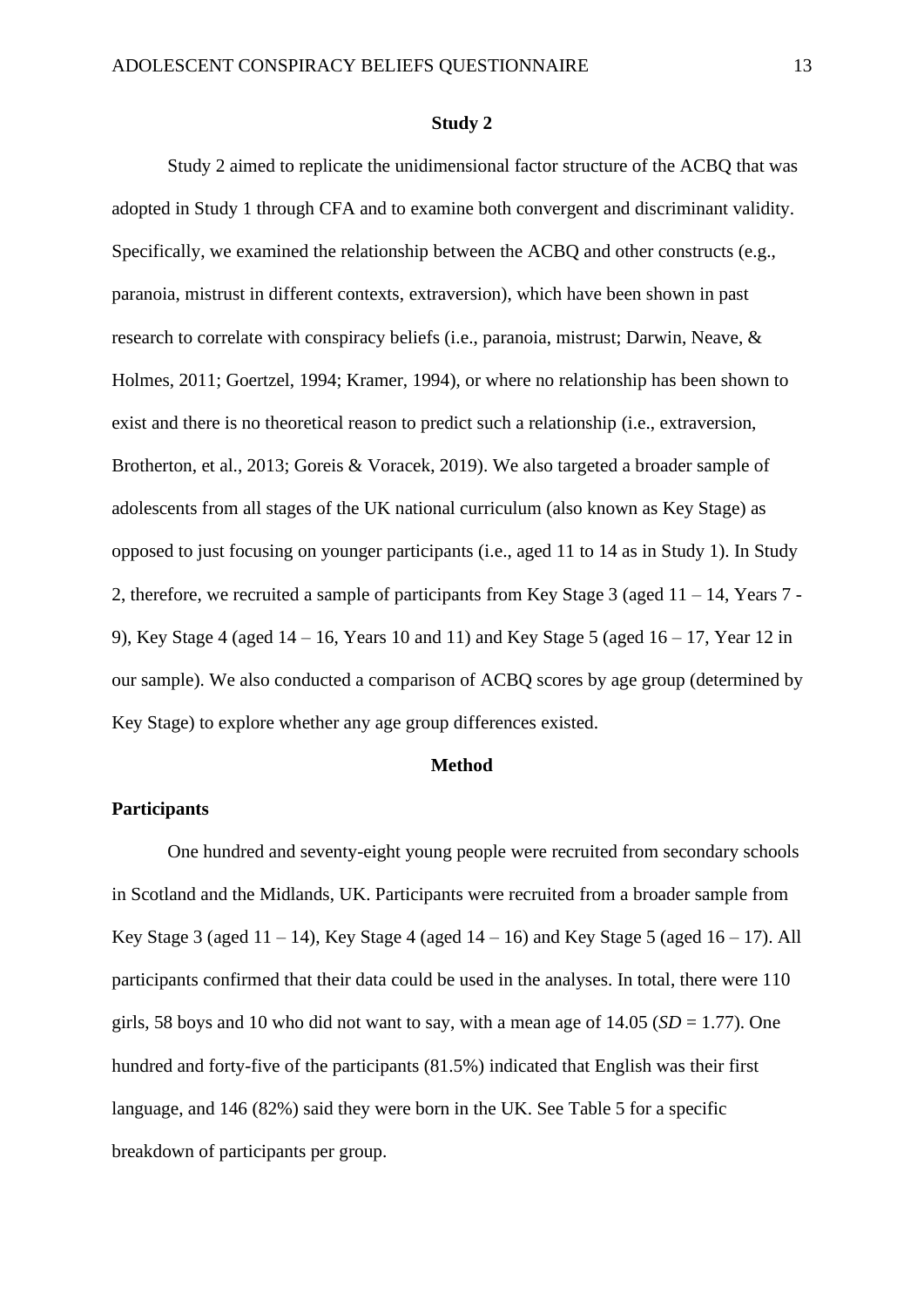#### [Insert Table 5 here]

#### **Materials and Procedure**

As in Study 1, parents/guardians provided informed opt-in consent and participants also gave their verbal assent. Data collection took place in a school IT classroom. First, participants were asked to complete the 9-item ACBQ ( $\alpha$  = .90), which was developed in Study 1. Participants then completed a measure of paranoid thinking that is suitable for young people (Ronald, Sieradzka, Cardno, Haworth, McGuire, & Freeman, 2014), which included 14 items (e.g., "*I need to be on my guard against others*", α = .91). Participants indicated their agreement on a five-point scale  $(1 = not at all, 5 = daily)$ . Next, participants were asked to complete the Extraversion sub-scale of the Big Five Questionnaire – Children version (BFQ-C, Barbaranelli, et al., 2003). There were 13 statements (e.g., "*I like to meet with other people*.",  $\alpha$  = .86) and participants indicated their agreement with each on a seven-point scale (1 = *strongly disagree,* 7 = *strongly agree*). Finally, participants completed two independent items asking whether they trusted someone at school ("*Is there someone whom you can trust at school*?") and at home ("*Is there someone whom you can trust at home?")* on a 3-point scale  $(0 = No, 1 = Sometimes, 2 = Yes, adapted from Wong, Freeman, & Hughes, 2014).$ Each of the scales, and the items within each scale, were randomized. At the end of the study, the participants were asked if we could use their data in the analysis. They were then thanked, verbally debriefed, and a written debrief was sent home for their parents/guardians.

#### **Results and Discussion**

# **Factor analyses of the ACBQ**

A unidimensional model with all items loading onto one factor was shown to be stronger in Study 1 (e.g., improved Cronbach alpha), rather than an alternative factor solution. We sought to replicate this using CFA and test the unidimensional scale against the alternative three-factor model. We compared the models using standard fit indices  $(\chi^2/df)$ ,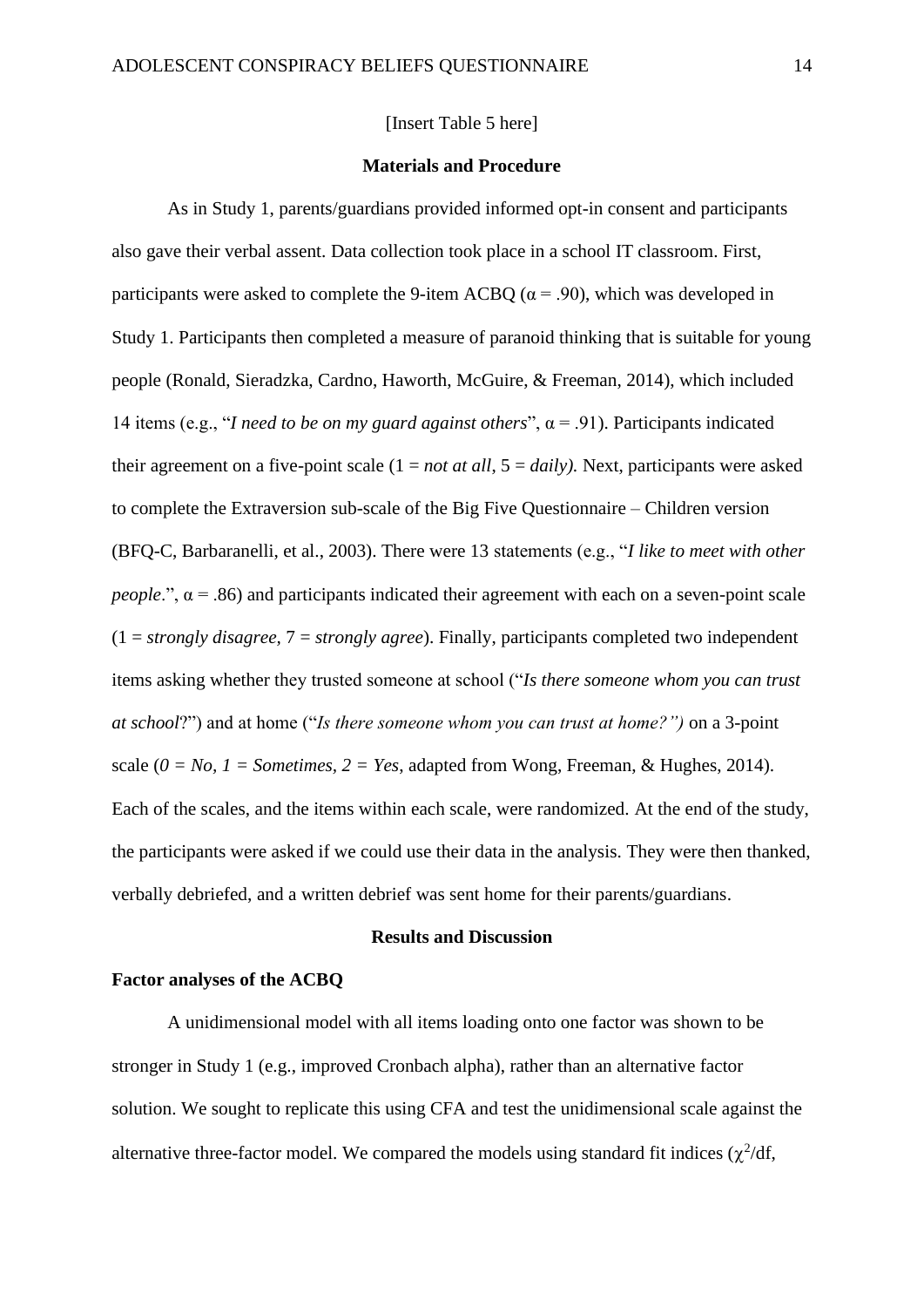CFI, GFI, NFI, RMSEA). A  $\chi^2$ /df ratio of fewer than three shows acceptable fit (Byrne, 2001), alongside CFI, NFI and GFI indicates being above a value of 0.90 and RMSEA being below 0.08 (Bentler, 1992; Hu & Bentler, 1999). The ratio of participants to an item is 20:1, which falls within the rule of thumb of 10 to 20 respondents to each one item for CFA (see Schumacker & Lomax, 2015).

As expected, the three-factor model displayed poor fit according to the measured indices  $(\chi^2 (27, N = 178) = 265.279, p < .001, \chi^2/df = 9.83, CFI = .69, NFI = .67, GFI = .76,$ RMSEA = .223), whilst the unidimensional model displayed better fit ( $\chi^2$  (27, *N* = 178) = 106.357,  $p < 0.01$ ,  $\chi^2$ /df = 3.939, CFI = .90, NFI = .87, GFI = .87, RMSEA = .129). The unidimensional was further improved by freeing some parameters. Specifically, the model was re-modified adjusting one covariance path at a time (Schreiber, Nora, Stage, Barlow, & King, 2006). The re-modification resulted in adding covariance paths between the errors of items 8 and 9, 4 and 6. After freeing those parameters, model indices further improved and were above acceptable values as depicted in Figure 1 ( $\chi^2$  (27, *N* = 178) = 56.177, *p* <.001,  $\chi^2$ /df = 2.247, CFI = .96, NFI = .93, GFI = .93, RMSEA = .084). Although the RMSEA is slightly above the threshold, the rule of thumb can be seen as overly strict when using small sample sizes  $(N < 250)$ , where values approximating the threshold can be considered satisfactory (Marsh Wen, & Hau, 2004). In sum, the unidimensional ACBQ scale is superior to the alternative three-factor model.

# [Insert Figure 1 here]

# **Convergent and discriminant validity of the ACBQ**

To examine whether the ACBQ has convergent validity, we examined constructs that have been found to positively correlate with belief in conspiracy theories in adults. As expected, mean scores of the ACBQ ( $M = 4.00$ ,  $SD = 1.29$ ) were positively correlated with paranoia ( $r = .29$ ,  $p < .001$ ,  $M = 2.27$ ,  $SD = 0.94$ ) and feelings of mistrust at home ( $r = .15$ ,  $p = .001$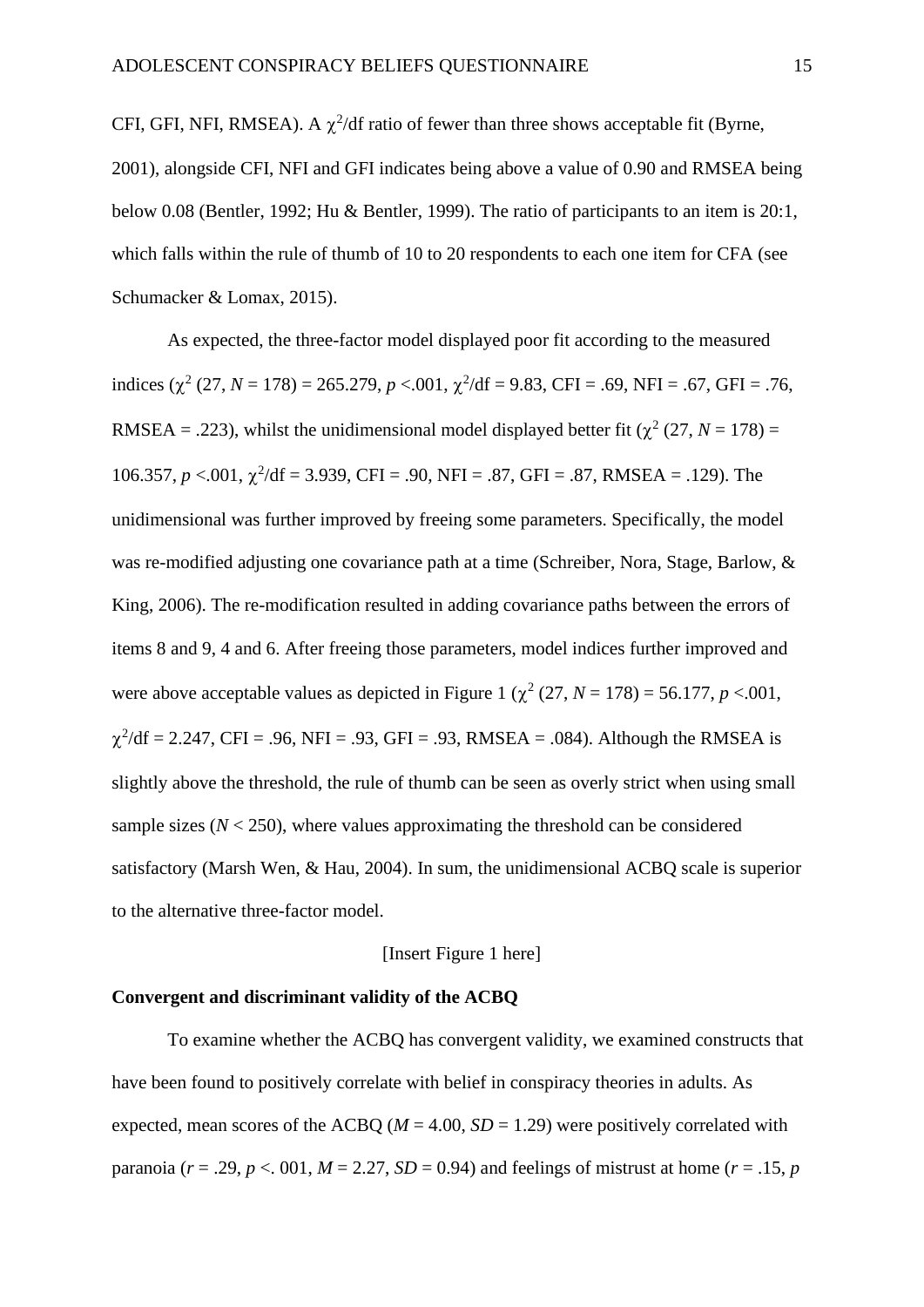$= .042$ ,  $M = 2.84$ ,  $SD = 0.39$ ). However, there was no correlation with scores on the ACBQ and feelings of mistrust with someone at school ( $r = .02$ ,  $p = .762$ ,  $M = 2.57$ ,  $SD = 0.63$ ). Next, to examine discriminant validity, we explored the relationship with a construct where no relationship is expected. As anticipated, the ACBQ was not correlated with a measure of extraversion ( $r = .11$ ,  $p = .135$ ,  $M = 5.02$ ,  $SD = 1.00$ ).

#### **Comparison of means of the ACBQ between age groups**

As in Study 1, an MSCFA was conducted to examine measurement invariance of the 9-item structure. As shown in Table 4, all model fit statistics were within thresholds; thus, metric and scalar invariance was demonstrated for the scale across ages. Due to unequal sample sizes between age groups in school, we conducted a non-parametric Kruskal-Wallis test and found that participants' age grouping (based on UK's national curriculum Key Stage) influenced ACBQ scores,  $H(2) = 11.72$ ,  $p = .003$ . We conducted Dunn's pairwise tests comparing the three groups. Specifically, belief in conspiracy theories was significantly lower in children aged 11-14 years (Key Stage 3, *Mrank* = 79.01 [*M* = 3.72, *SD* = 1.28]) than children aged 14-16 (Key Stage 4, *Mrank* = 107.54 [*M* = 4.67, *SD* = 1.27], *p* = .017) and aged 16-17 (Key Stage 5, *Mrank* = 105.06 [*M* = 4.39, *SD* = 1.12], *p* = .027). There were no significant differences between children aged 14-16 and 16-17 (Key Stage 4 and 5,  $p = 1.00$ ). By the age of 14 (Key Stage 4), conspiracy beliefs appeared to remain constant.

Taken together, the CFA confirmed the factor structure of the ACBQ with 9-items, and we can be satisfied that the measure comprises one unidimensional construct. The convergent and discriminant validity on the construct level was good, as was the internal consistency reliability. However, although scores on the ACBQ were correlated with feelings of mistrust at home, there was no correlation shown for mistrust at school. Nonetheless, when taken together, this provides evidence that the ACBQ is an effective measure of conspiracy belief in young people.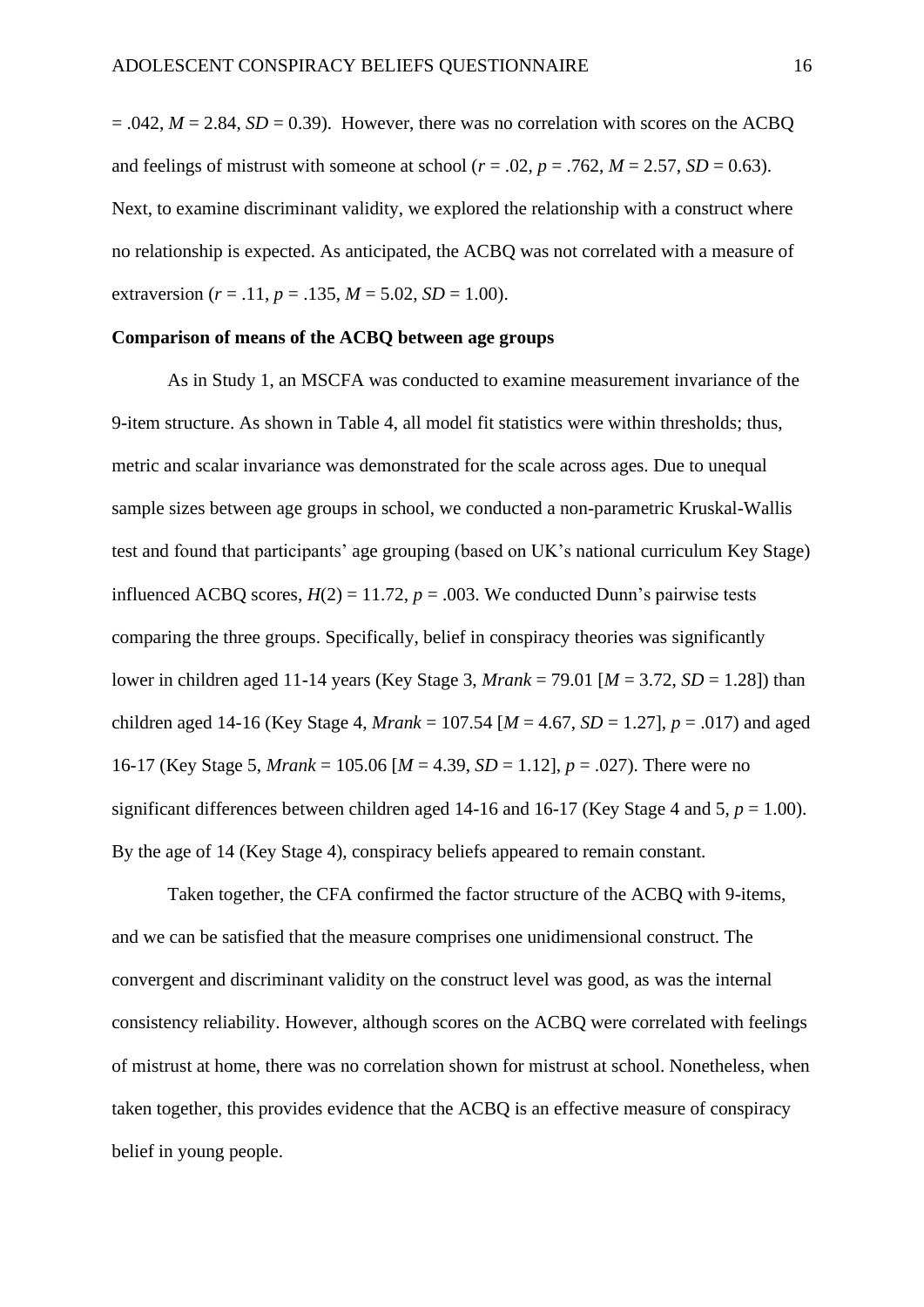### **Studies 3a and 3b**

In Studies 3a and 3b, as a further test of convergent validity, an older group of participants completed adult measures of conspiracy belief (e.g., the Generic Conspiracist Beliefs scale; Brotherton, et al., 2013) and the newly formed ACBQ. We recruited a sample of 18-year olds (Study 3a) who have recently left adolescence and a second sample that is more diverse in age (Study 3b). Utilising a sample of 18-year olds allows the opportunity to examine whether the ACBQ is associated with established forms of conspiracy measurement that only exist for adult samples. Using adult measures to test convergent validity is not suitable for younger populations (e.g., due to problematic wording such as "*government is involved in the murder of innocent citizens*" [Brotherton, et al., 2013]). In addition, participants in both studies were asked to complete the ACBQ a second time to provide an examination of test re-test reliability. We also explored whether there were any differences of conspiracy beliefs between 18-year olds and mixed-age adults.

# **Method**

# **Participants<sup>3</sup>**

*Study 3a.* Two hundred and fifty-seven 18- year old participants (172 women, 80 men, three trans and two indicated they would rather not say, 96.9% born in the UK, 97.3% English being their first language) were recruited online via a UK-based online participant database, *Prolific* (Time 1). All 257 participants were re-invited 14 days later to complete the ACBQ a second time, and 175 participants responded (68.09% retention rate, 119 women, 53 men, two trans and 1 who would rather not say, 96% born in the UK, 96% English being their

<sup>3</sup> As Study 3a and 3b were advertised at the same time on *Prolific* and were methodologically identical, other than the inclusion criteria (3a: 18 years old; 3b:  $>19$  years), participants who failed the inclusion criteria (3a:  $n =$ 24 participants; 3b:  $n = 6$  participants) were included in the respective study. Although the results were unchanged when these participants were included, increasing the sample size strengthens the power of the studies.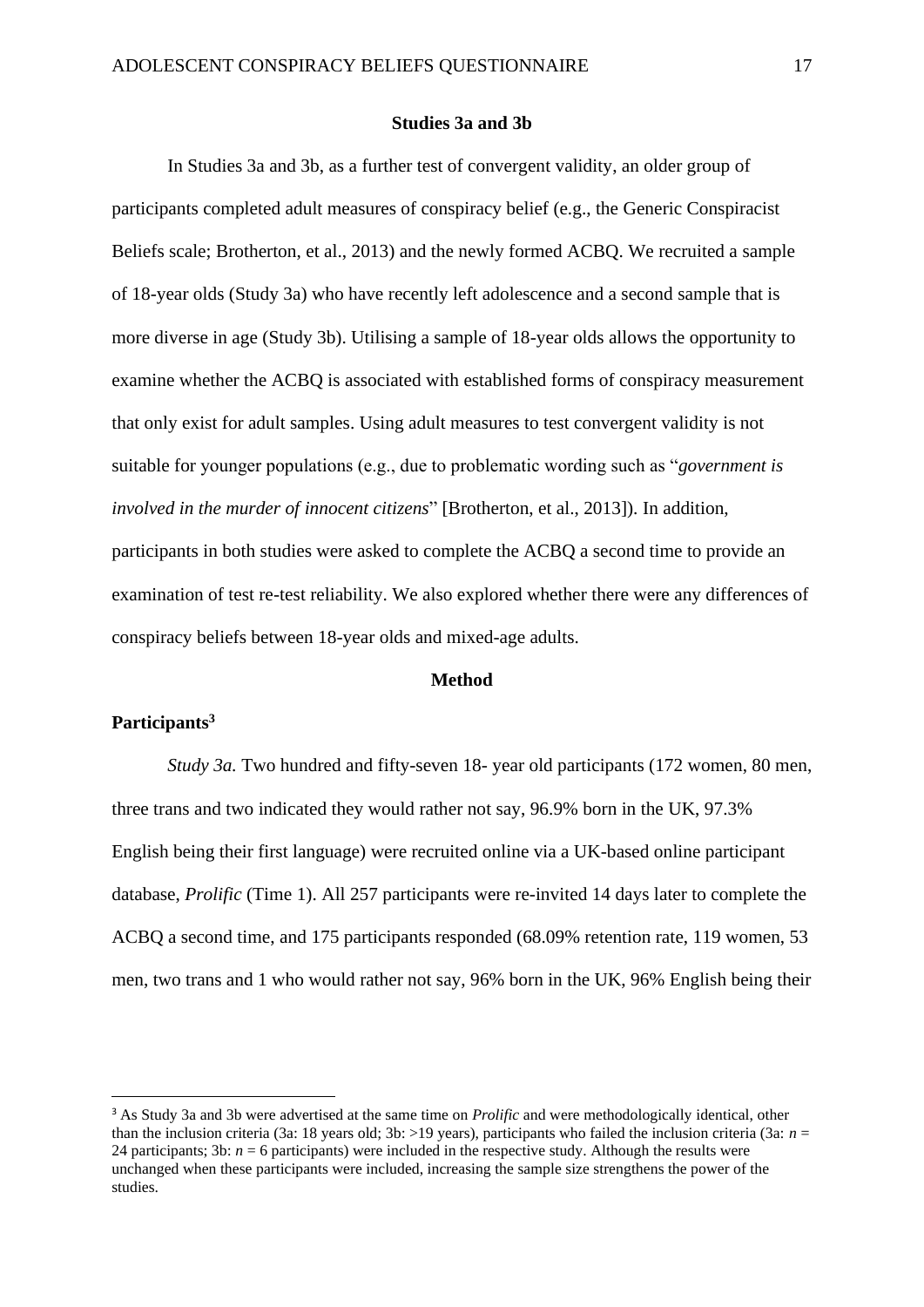first language). Participants were all residents of the UK and received a small fee for taking part in the research.

*Study 3b*. Three hundred and eighteen participants aged 19 and over (*Mage* = 34.34,  $SD = 12.82$ , 243 women, 75 men, 98.7% born in the UK, 99.4% English being their first language) were recruited from *Prolific* at Time 1. As in Study 3a, participants were re-invited 14 days later to complete the ACBQ a second time, and 251 responded (78.93% retention rate, *Mage* = 35.17, *SD* = 12.09, 199 women, 52 men, 99.2% born in the UK, 99.6% English being their first language). All participants were residents of the UK and received a small fee for their time.

### **Materials and Procedure**

Participants in both Study 3a [18-year olds] and Study 3b [mixed age range of adults] completed the same materials. First, participants provided their informed consent before beginning the study. Participants were then asked to complete the ACBQ as developed in Study 1. The internal reliabilities of the ACBQ were good at Time 1 (Study 3a:  $\alpha = .87$ ; Study 3b:  $\alpha = .88$ ).

Next, to provide an additional measure of convergent validity, we included two measures of belief in conspiracy theories that have been validated with adult participants. First, we included a measure of general conspiracy theorising (Generic Conspiracist Beliefs scale, Brotherton et al., 2013), which contains 15 statements (e.g., "*The government is involved in the murder of innocent citizens and/or well-known public figures, and keeps this a secret"*,  $1 =$  *definitely not true*,  $5 =$  *definitely true*; Study 3a:  $\alpha = .93$ ; Study 3b:  $\alpha = .95$ ). The second measure assessed belief in real-world conspiracy theories (Douglas & Sutton, 2011), and there were 17 statements (e.g., "*The British government was involved in the death of Princess Diana"*, 1 = *extremely unlikely*, 7 = *extremely likely;* Study 3a: α = .83; Study 3b: α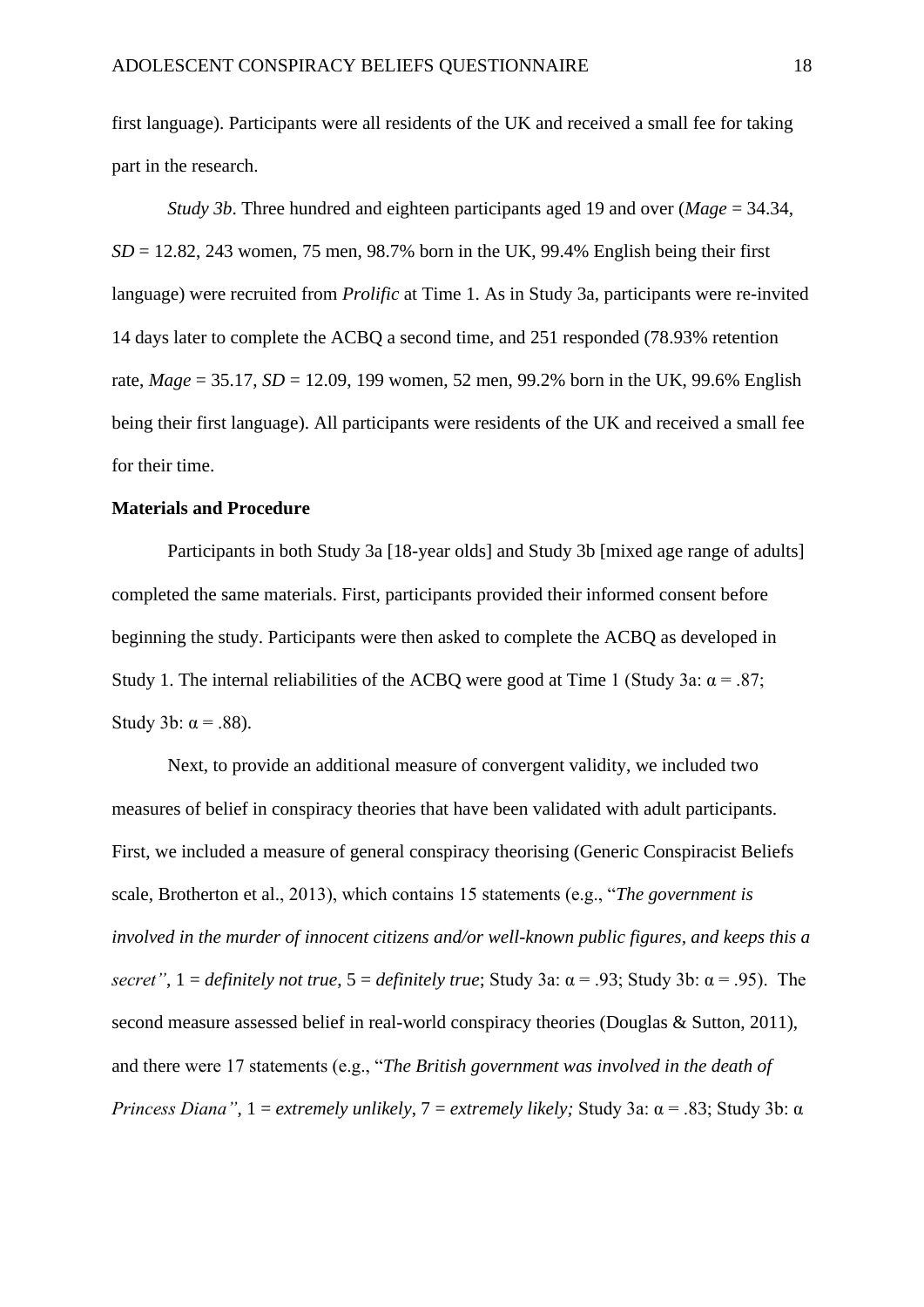= .85). Presentation of the two scales was counterbalanced. At the conclusion of the first part of the study, participants were briefly debriefed, paid and thanked for their time.

Fourteen days later, participants were re-invited to the study, where they completed the ABCQ measure for a second time. The internal reliabilities of the ACBQ were also good at Time 2 (Study 3a:  $\alpha$  = .88; Study 3b:  $\alpha$  = .90). Afterwards, the participants were fully debriefed, paid and thanked again for their time.

### **Results and Discussion**

Descriptive statistics of the conspiracy theory beliefs measures in Study 3a (18-year olds) and 3b (mixed-age adults) can be found in Table 6.

# [Insert Table 6 here]

# **Convergent validity of ACBQ**

In the sample of 18-year olds (Study 3a), ACBQ mean scores correlated strongly in the expected directions with general conspiracy theorising ( $r = .82$ ,  $p < .001$ ) and belief in real-world conspiracy beliefs ( $r = .70$ ,  $p < .001$ ). These effects were replicated with mixedage adults (Study 3b:  $r = .84$ ,  $p < .001$ ;  $r = .65$ ,  $p < .001$ , respectively). This provides supporting evidence that the ACBQ is capturing belief in conspiracy theories.

# **Test-rest reliability of the ACBQ**

Within the test-rest sample, the mean ACBQ score at Time 1 (Day 0) and Time 2 (Day 14) for each study are shown in Table 6. The intraclass correlation coefficient (ICC) was calculated and demonstrated a strong degree of reliability in test-retest for both studies (see Table 7). Similarly, the correlation between ABCQ Time 1 and Time 2 was positive and strong for both studies (Table 7). We also conducted a paired samples t-test to confirm the scale's repeatability; there were no significant changes in either study over the two-week interval (Table 7).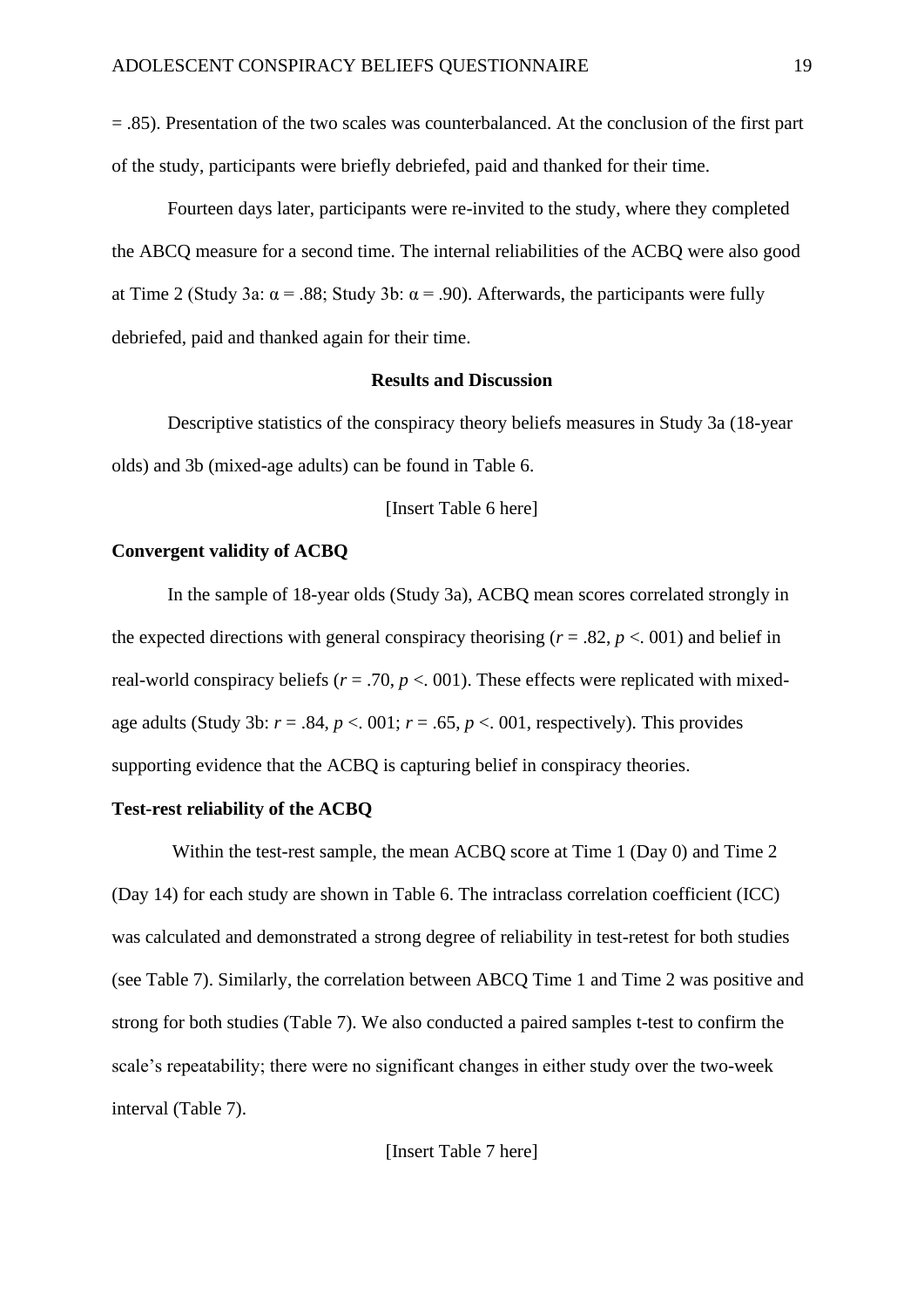### **Comparison of means**

As in Study 1 and 2, an MSCFA was conducted to examine measurement invariance of the 9-item structure (see Table 4). We found that Δ*CFI,* Δ*SRMR* and Δ*RMSEA* were within thresholds for the ACBQ and general conspiracy theorising measure. However, the fit indices were not within range for the belief in real-world conspiracy theories measure, which means measurement invariance cannot be concluded for this measure. We therefore only explored differences between 18-year olds (Study 3a) and the mixed-age adults (Study 3b) on the ACBQ and general conspiracy theorising measures (see Table 6 for comparison of means). Belief in conspiracy theories was shown to be significantly higher for 18 year olds (Study 3a) than mixed-age adults (Study 3b) across both conspiracy theory measures (ACBQ  $[t(573) =$ 2.247,  $p = .014$ ,  $d = 0.21$ ], general conspiracy  $[t(573) = 4.065, p < .001, d = 0.34]$ ). In these data, conspiracy theorising therefore appears to be higher during early adulthood in particular.

In sum, the pattern of results in both studies provides further evidence of convergent validity of the ACBQ. The ACBQ was correlated with two adult measures of conspiracy beliefs; belief in real-world conspiracy theories and general notions of conspiracy theorising. In addition, the ACBQ was shown to have strong test re-test reliability, demonstrating that it can measure conspiracy theorising and is consistent across a 14-day time window.

# **General Discussion**

The current research has developed and validated a novel measure of conspiracy beliefs that is suitable for younger populations. The ACBQ was constructed with a panel of experienced secondary school teachers, and the 9-item factor structure was first uncovered in Year 7 and 9 participants (ages 11-12 and 13-14) using EFA (Study 1). This study also indicated that young people did not find the measure upsetting and that they generally were familiar with the language and conspiracy theories presented. In Study 2, the adopted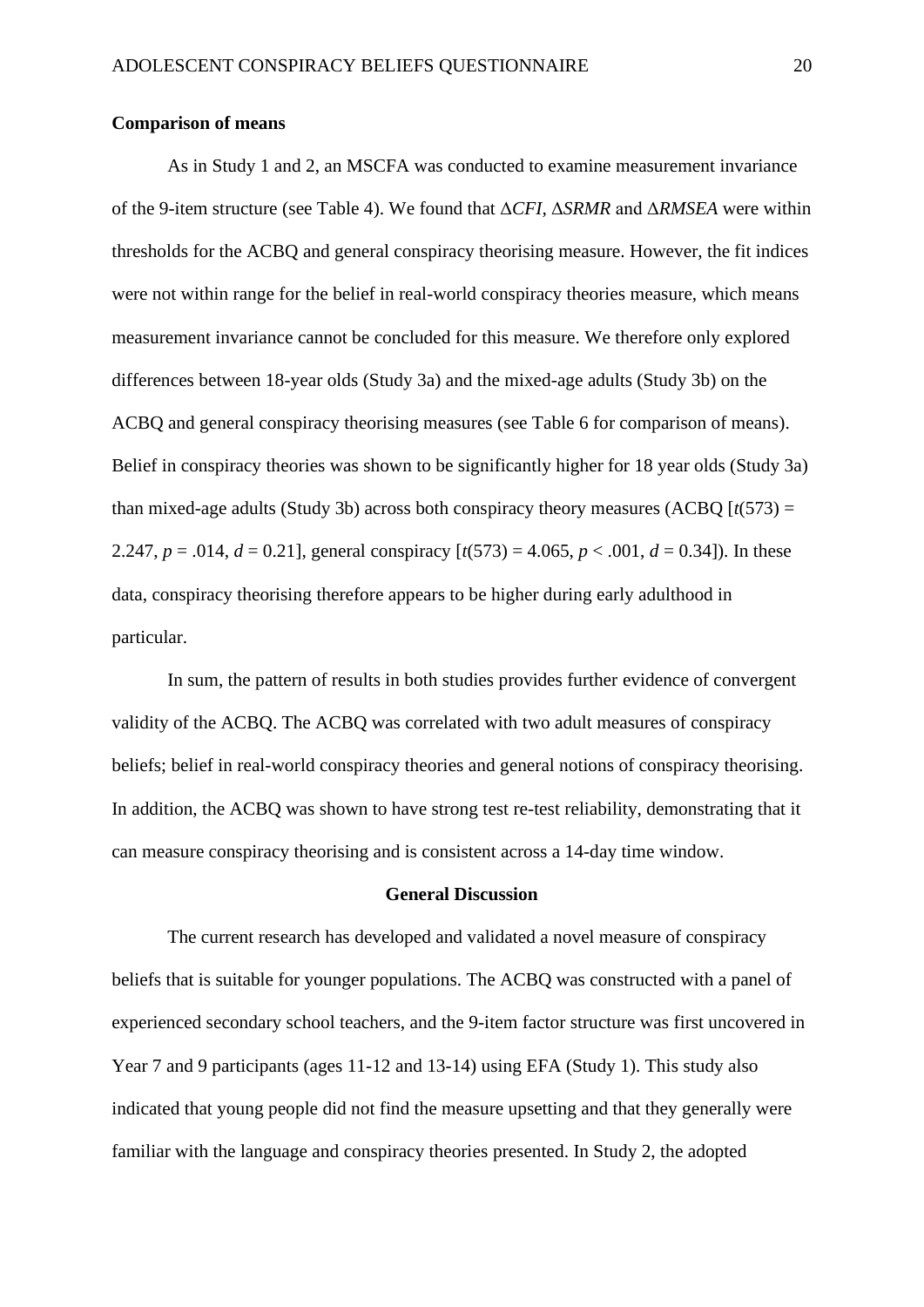unidimensional factor structure was replicated via CFA with a sample of participants from Year 7 (aged 11-12) to Year 12 (aged 16-17). The scale displayed good convergent (i.e., relationship with paranoia and mistrust) and discriminant (i.e., no relationship with extraversion) validity. As a further test of convergent validity, in a sample of 18-year olds (Study 3a), the ACBQ was shown to correlate with adult-validated measures of conspiracy beliefs, alongside strong test re-test reliability. These effects were replicated in a sample of mixed-age adults (Study 3b).

The ACBQ is a brief measure that is accessible to adolescents as young as 11 years of age (i.e., Year 7 participants). Moreover, because the final items measure more general conspiracy theorising as opposed to representing current events (akin to some existing adult measures, e.g., Brotheron et al., 2013 for a discussion), the ACBQ is not time-dependent. This new measure is a validated resource that will enable researchers to explore the psychological antecedents and consequences of conspiracy thinking in younger populations. It will also enable researchers to explore the origins of conspiracy beliefs. Such an investigation has not yet been possible because there has not been a psychologically validated measure of conspiracy thinking suitable for younger people.

In our data, we have also uncovered that conspiracy thinking appears to be heightened as adolescents join Year 10 at age 14 (i.e., Key Stage 4 in the UK national curriculum). Specifically, in Study 2, older children (aged 14 - 16) reported higher conspiracy belief than their younger counterparts (aged 11 - 14). Interestingly, we also found that participants who were 18-years old in Study 3a had higher conspiracy belief than mixed-age adults (Study 3b), further demonstrating that adolescence could be a peak time for conspiracy theorising. The ACBQ will be invaluable in efforts to further understand why this is the case. One contributor could be social media use, which is known to be prevalent amongst adolescents (e.g., Best Manktelow, & Taylor, 2014) and is likely to shape young people's beliefs about the world.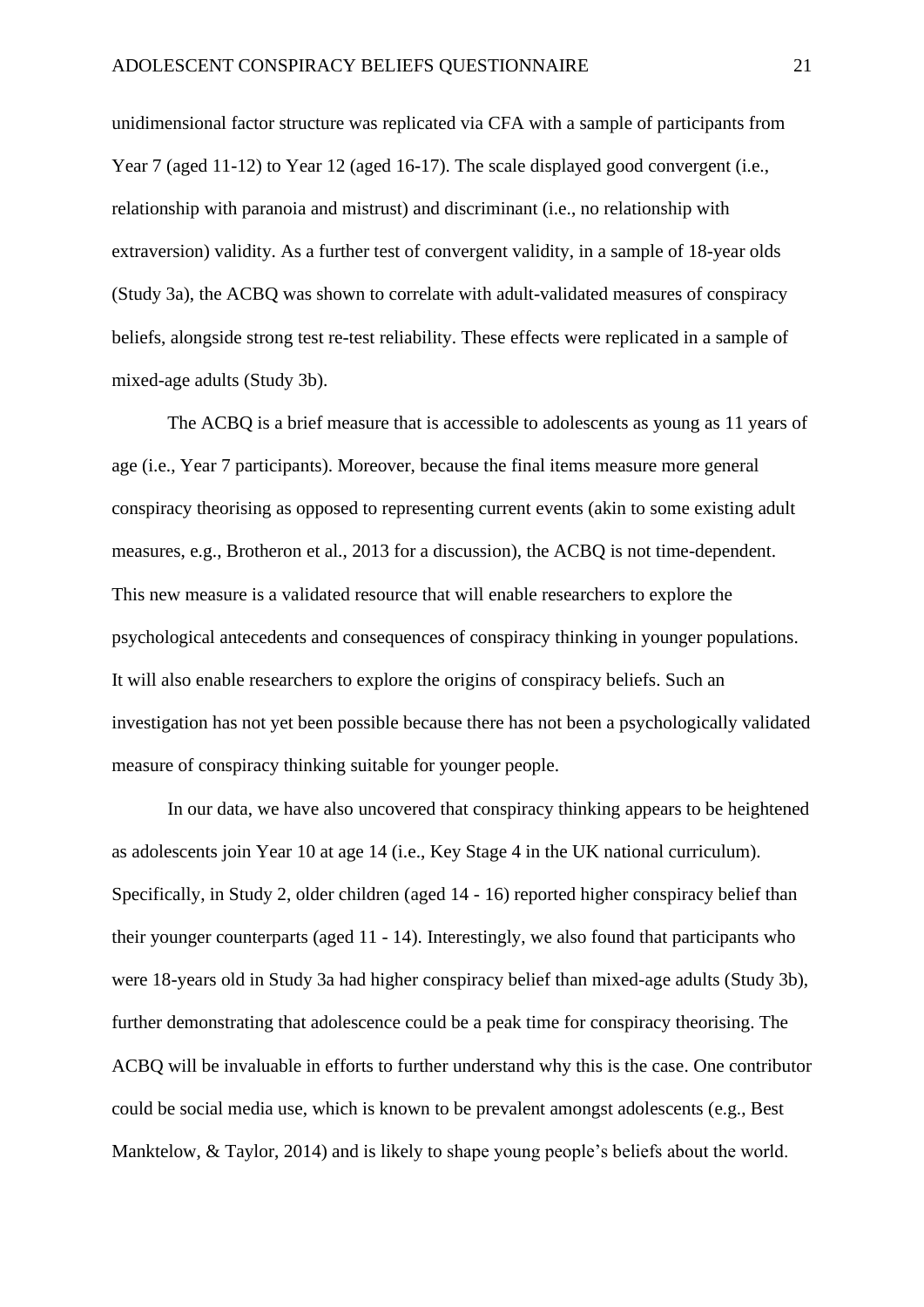Furthermore, we know that young people prefer to get their news from social media as opposed to traditional news (Marchi, 2012) and that the majority of young people do not consider the credibility of news stories on social media (Ofcom, 2018). Since social media are rife with conspiracy theories (e.g., Vosoughi, Roy, & Aral, [2018\)](https://onlinelibrary.wiley.com/doi/full/10.1111/pops.12568#pops12568-bib-0269), this could be the perfect storm for conspiracy beliefs to flourish in younger populations.

Future research could also examine the psychological factors that are associated with conspiracy theorising in adolescents. We have begun to explore links between conspiracy beliefs and psychological factors as part of our scale construction, and initial evidence suggests that paranoia and mistrust are associated with conspiracy beliefs in young populations (i.e., showing similar relationships to those shown in adults). Other factors such as critical thinking abilities could be explored (e.g., Stanovich & West, 2000), alongside anxiety and stress (Bird, et al., 2017). Psychological stressors could be particularly important, as middle adolescence is a time when young people appear to rely less on emotional regulation (Zimmermann & Iwanski, 2014), which has been linked to increased rates of anxiety (Lougheed & Hollenstein, 2012). It is possible that conspiracy theories are appealing to young people in middle adolescence because they promise to satisfy existential needs (cf. Douglas, et al., 2017). Future research could explore this possibility. Understanding the consequences of conspiracy theorising in young populations is also important – we know that conspiracy beliefs in adults can lead to potentially significant consequences, such as an increase in prejudice and disengagement in social issues such as climate change (see Jolley, Douglas & Mari, 2020). Research using the ACBQ could therefore lead to a deeper understanding of the consequences of conspiracy theories in young people.

Although the current work offers a valuable contribution to the conspiracy theory literature, it is important to acknowledge some limitations. Specifically, our focus has been on validating the ACBQ on young people living in the UK, and this may limit the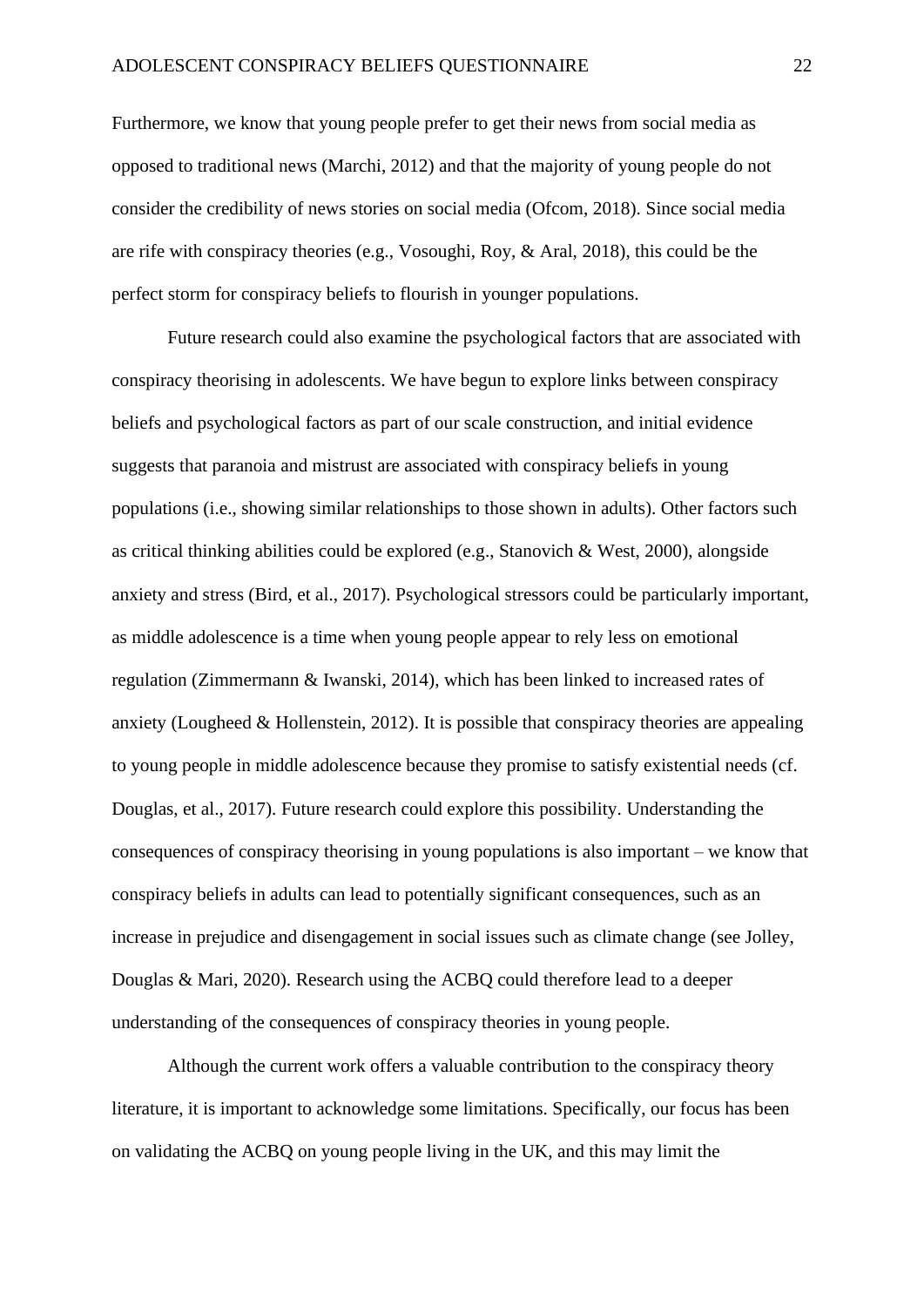generalizability of the results. However, the varying adult measures have been successfully applied in a range of different countries and contexts (see Douglas, Uscinski, Sutton, Cichocka, Nefes, Ang, & Deravi, 2019 for an interdisciplinary review), and the validity of these measures have not been compromised. We are confident that similarly, our novel measure will not be country-specific or time-dependent, especially as the measure focuses more on general beliefs and not those which may be more specific to one country or time (e.g., the death of Princess Diana). Furthermore, whilst we found that the ACBQ was associated with mistrust at home, there was no relationship found with mistrust at school. This finding was unexpected and merits further exploration to examine how different dimensions of trust might be associated with adolescent conspiracy beliefs and ways in which these relationships might differ to relationships observed in adult samples.

In summary, across four studies, we have developed and validated a novel measure of conspiracy beliefs that is suitable for younger populations. The unidimensional ACBQ comprises nine items, which is accessible to adolescents as young as 11 years old. As the ACBQ does not focus upon current events, this ensures the measure is not context or timedependent. The ACBQ opens up new possibilities for research exploring the psychological antecedents of conspiracy thinking in younger populations. It will be invaluable for efforts to understand how conspiracy beliefs emerge and change across the lifespan, in addition to exploring the consequences of conspiracy beliefs for younger people.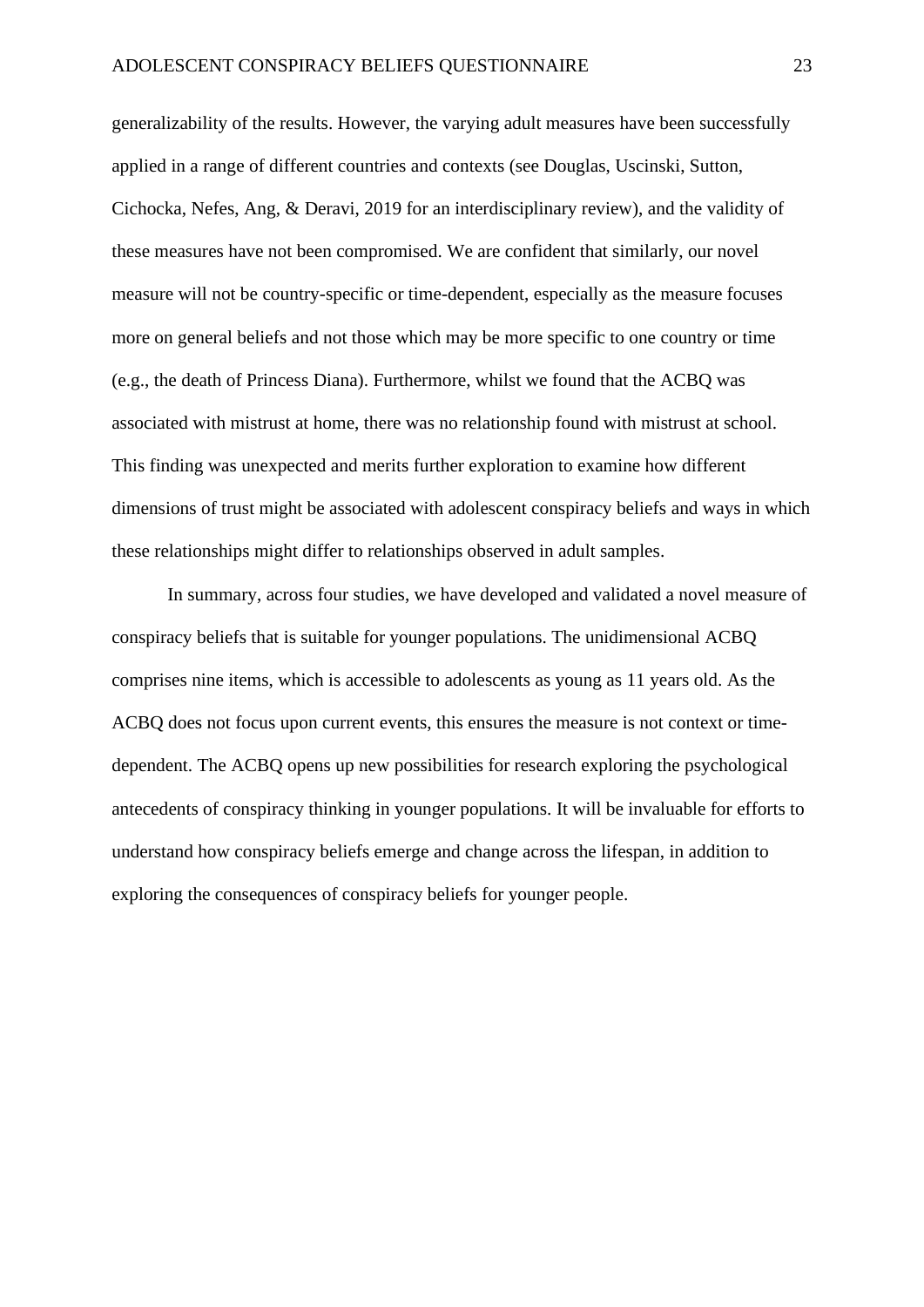#### **References**

- Arnett, J. J. (1999). Adolescent storm and stress, reconsidered. *American Psychologist, 54*(5), 317–326. [https://doi.org/10.1037/0003-066X.54.5.317](https://psycnet.apa.org/doi/10.1037/0003-066X.54.5.317)
- Barbaranelli, C., Caprara, G. V., Rabasca, A., & Pastorelli, C. (2003). A questionnaire for measuring the Big Five in late childhood. *Personality and Individual Differences, 34,* 645-664.https://doi.org/10.1016/S0191-8869(02)00051-X
- Bentler, P. M. (1992). On the fit of models to covariances and methodology to the Bulletin. *Psychological Bulletin, 112(*3), 400.https://doi.org/10.1037/0033-2909.112.3.400
- Best, P., Manktelow, R., & Taylor, B. (2014). Online communication, social media and adolescent wellbeing: A systematic narrative review. *Children and Youth Services Review, 41*, 27-36.https://doi.org/10.1016/j.childyouth.2014.03.001
- Biddlestone, M., Green, R., & Douglas, K. M. (2020). Cultural orientation, power, belief in conspiracy theories, and intentions to reduce the spread of COVID‐19. *British Journal of Social Psychology, 59* (3), 663-673. https://doi.org[/10.1111/bjso.12397](https://doi.org/10.1111/bjso.12397)
- Bird, J. C., Waite, F., Rowsell, E., Fergusson, E. C., & Freeman, D. (2017). Cognitive, affective, and social factors maintaining paranoia in adolescents with mental health problems: a longitudinal study. *Psychiatry Research, 257*, 34-39. https://doi.org/10.1016/j.psychres.2017.07.023
- Brotherton, R., French, C. C., & Pickering, A. D. (2013). Measuring belief in conspiracy theories: The generic conspiracist beliefs scale. *Frontiers in Psychology*, *4*, 279. https://doi.org/10.3389/fpsyg.2013.00279
- Bruder, M., Haffke, P., Neave, N., Nouripanah, N., & Imhoff, R. (2013). Measuring individual differences in generic beliefs in conspiracy theories across cultures: Conspiracy Mentality Questionnaire. *Frontiers in Psychology, 4,* Article 225. doi:10.3389/fpsyg.2013.00225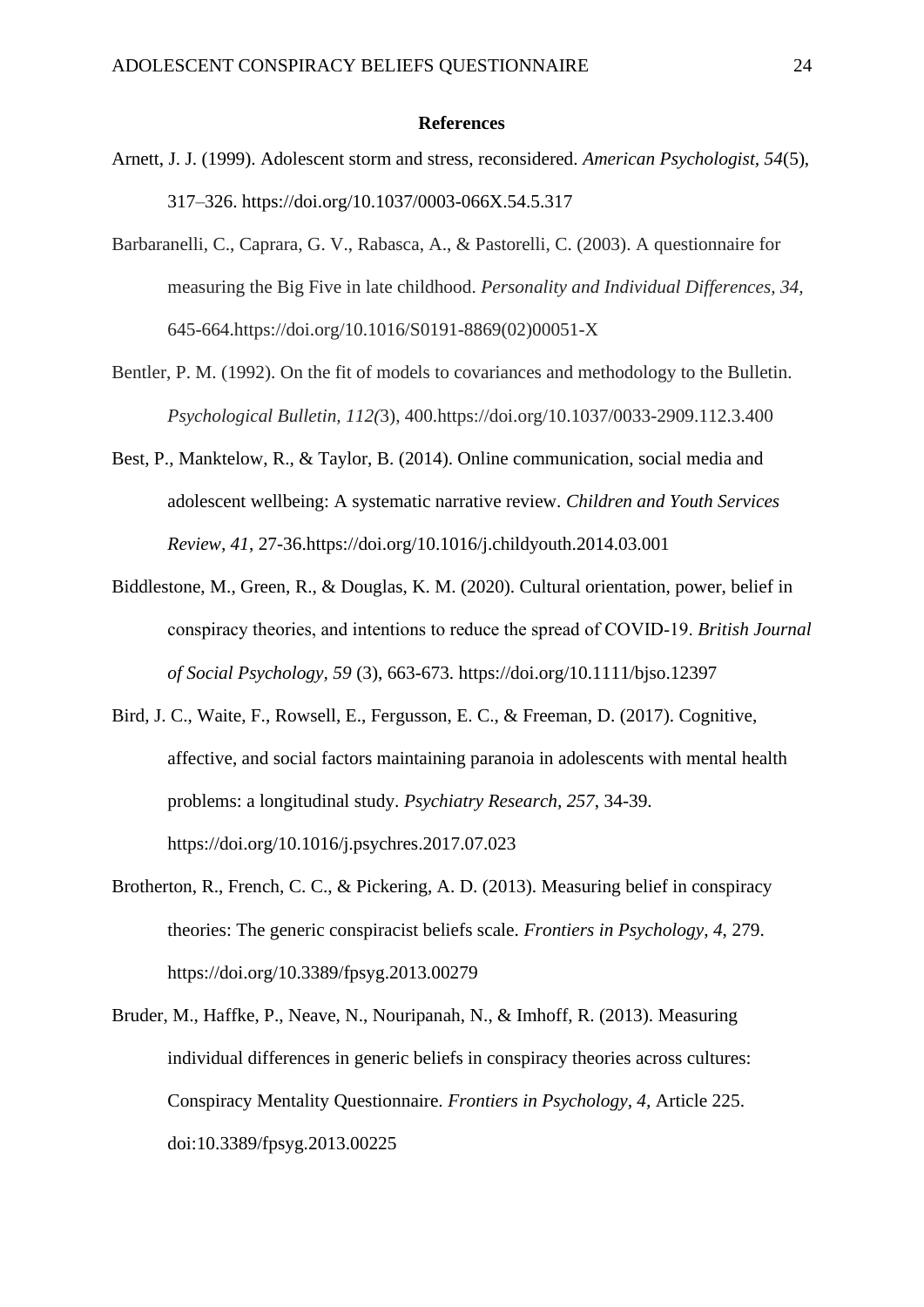Byrne, B. M. (2001). Structural equation modeling with AMOS, EQS, and LISREL: Comparative approaches to testing for the factorial validity of a measuring instrument. *International Journal of Testing, 1*, 55-86. https://doi.org/10.1207/S15327574IJT0101\_4

- Comrey, A. L., & Lee, H. B. (1992). *A first course in factor analysis*. Hillsdale, NJ, Lawrence Eribaum Associates. Inc., Publishers.
- Costello, A. B., & Osborne, J. (2005). Best practices in exploratory factor analysis: Four recommendations for getting the most from your analysis. *Practical Assessment, Research, and Evaluation, 10*. https://doi.org/10.7275/jyj1-4868
- Darwin, H., Neave, N., & Holmes, J. (2011). Belief in conspiracy theories. The role of paranormal belief, paranoid ideation and schizotypy. *Personality and Individual Differences, 50,* 1289-1293. https://doi.org/10.1016/j.paid.2011.02.027
- Douglas, K. M., & Leite, A. C. (2017). Suspicion in the workplace: Organizational conspiracy theories and work‐related outcomes. *British Journal of Psychology, 108,* 486-506.<https://doi.org/10.1111/bjop.12212>
- Douglas, K. M., & Sutton, R. M. (2011). Does it take one to know one? Endorsement of conspiracy theories is influenced by personal willingness to conspire. *British Journal of Social Psychology, 50*, 544-552. https://doi.org/10.1111/j.2044-8309.2010.02018.x
- Douglas, K. M., & Sutton, R. M. (2018). Why conspiracy theories matter: A social psychological analysis. *European Review of Social Psychology, 29,* 256-298. <https://doi.org/10.1080/10463283.2018.1537428>
- Douglas, K. M., Sutton, R. M., & Cichocka, A. (2017). The Psychology of Conspiracy Theories. *Current Directions in Psychological Science*, *26*, 538–542. https://doi.org/10.1177/0963721417718261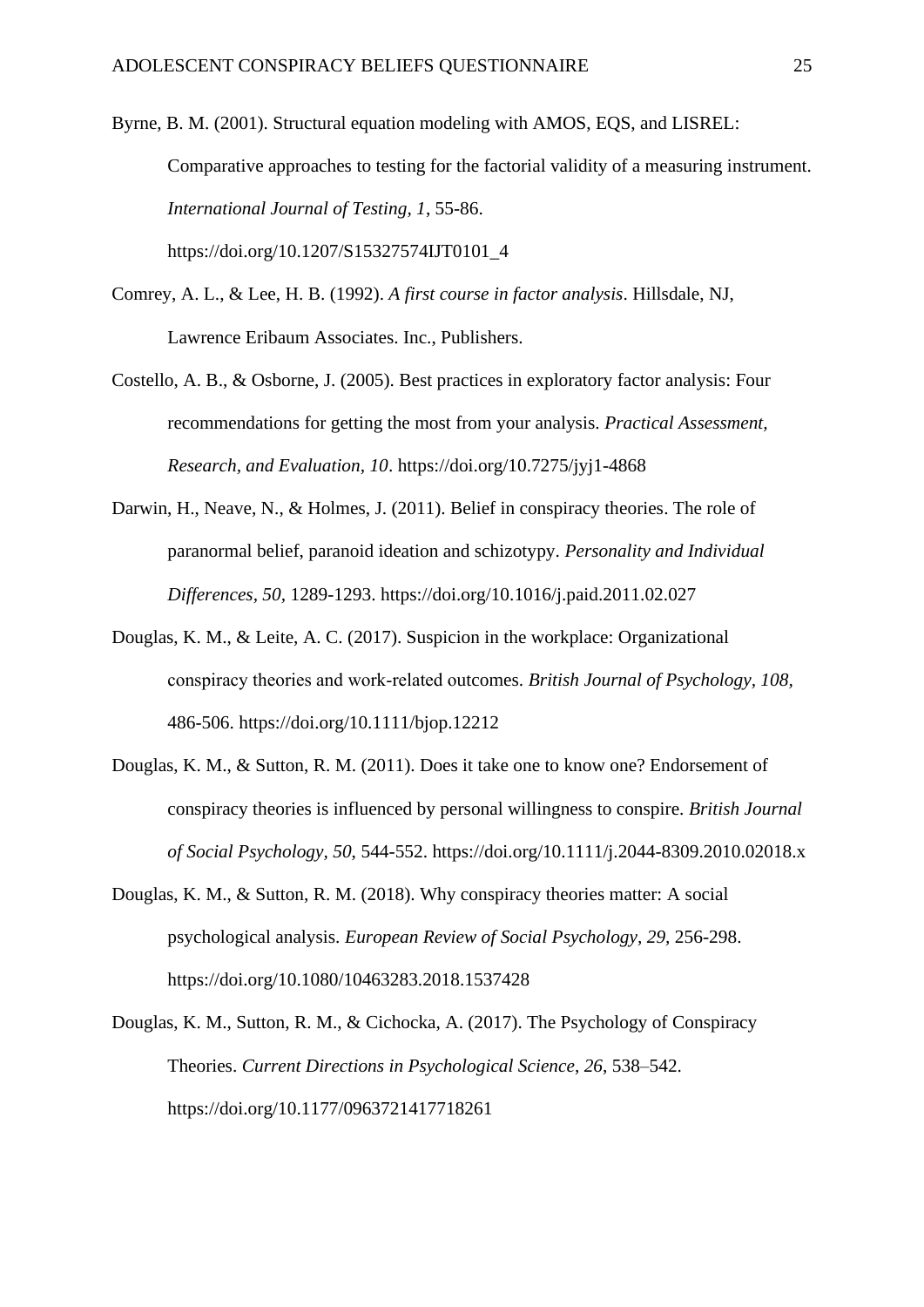- Douglas, K. M., Uscinski, J. E., Sutton, R. M., Cichocka, A., Nefes, T., Ang, C. S., & Deravi, F. (2019). Understanding Conspiracy Theories. *Political Psychology, 40*, 3–35. https://doi.org/10.1111/pops.12568
- Franks, B., Bangerter, A., Bauer, M. W., Hall, M., & Noort, M. C. (2017). Beyond "monologicality"? Exploring conspiracist worldviews. *Frontiers in Psychology*, 8(861). https://doi.org/10.3389/fpsyg.2017.00861.
- Goertzel, T. (1994). Belief in conspiracy theories. *Political Psychology, 15,* 731-742. 10.2307/3791630
- Goreis, A., & Voracek M. (2019). A systematic review and meta-analysis of psychological research on conspiracy beliefs: Field characteristics, measurement instruments, and associations with personality traits. *Frontiers in Psychology,* 10:205. https://doi.org[/10.3389/fpsyg.2019.00205](https://doi.org/10.3389/fpsyg.2019.00205)
- Gowers, S. (2005). Development in adolescence. *Psychiatry, 4* (6), 6-9. <https://doi.org/10.1383/psyt.4.6.6.66353>
- Greenberger, E., Chen, C., Dmitrieva, J., & Farruggia, S. P. (2003). Item-wording and the dimensionality of the Rosenberg Self-Esteem Scale: Do they matter?. *Personality and Individual Differences, 3*5, 1241-1254. https://doi.org/10.1016/S0191- 8869(02)00331-8
- Grzesiak-Feldman, M. (2013). The Effect of High-Anxiety Situations on Conspiracy Thinking. *Current Psychology*, *32*, 100–118. https://doi.org/10.1007/s12144-013- 9165-6
- Hu, L. T., & Bentler, P. M. (1999). Cutoff criteria for fit indexes in covariance structure analysis: Conventional criteria versus new alternatives. Structural equation modeling: a *Multidisciplinary Journal, 6,* 1-55. https://doi.org/10.1080/10705519909540118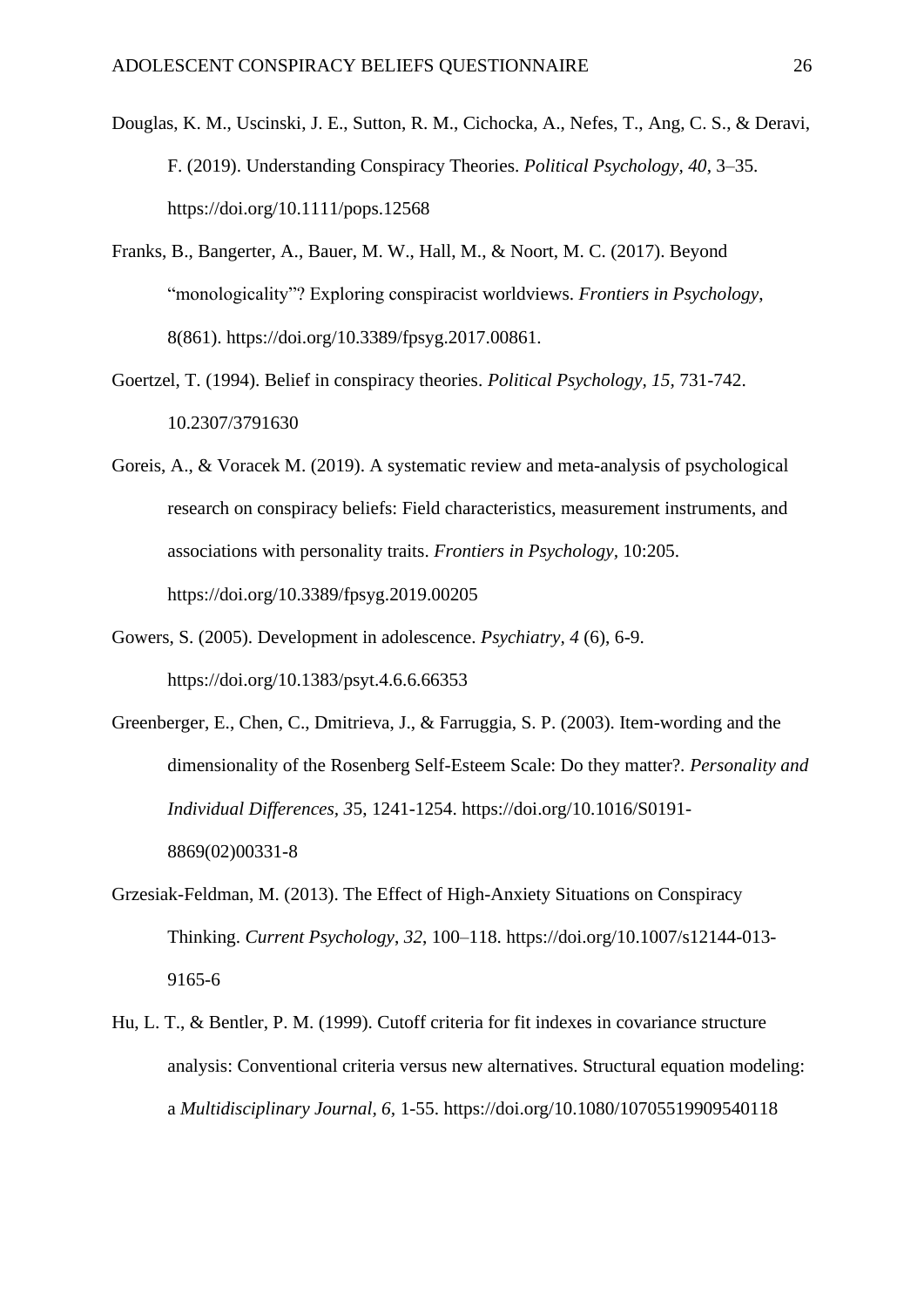- Imhoff, R., & Bruder, M. (2014). Speaking (un-) truth to power: Conspiracy mentality as a generalised political attitude. *European Journal of Personality, 28,* 25-43. https://doi.org/10.1002/per.1930
- Jolley, D., & Douglas, K. M. (2014a). The social consequences of conspiracism: Exposure to conspiracy theories decreases intentions to engage in politics and to reduce one's carbon footprint. *British Journal of Psychology*, *105*, 35–56. https://doi.org/10.1111/bjop.12018
- Jolley, D., & Douglas, K. M. (2014b). The Effects of Anti-Vaccine Conspiracy Theories on Vaccination Intentions. *PLoS ONE*, *9*, e89177. https://doi.org/10.1371/journal.pone.0089177
- Jolley, D., Douglas, K.M., Leite, A., & Schrader, T. (2019). Belief in conspiracy theories and intentions to engage in everyday crime. *British Journal of Social Psychology, 58* (3), 534-549. https://doi.org/10.1111/bjso.12311
- Jolley, D., Mari, S., Douglas, K. M. (2020). Consequences of Conspiracy Theories. In M. Butter, & P. Knight (Eds.) *Routledge handbook of conspiracy theories*. London: Routledge
- Jolley, D., Meleady, R., & Douglas, K. M. (2020). Exposure to intergroup conspiracy theories promotes prejudice which spreads across groups. *British Journal of Psychology*. https://doi.org/10.1111/bjop.12385
- Kofta, M., Soral, W., & Bilewicz, M. (2020). What breeds conspiracy antisemitism? The role of political uncontrollability and uncertainty in the belief in Jewish conspiracy. *Journal of Personality and Social Psychology, 118,* 900–918. https://doi.org/10.1037/pspa0000183
- Kramer, R. M. (1994). The sinister attribution error. *Motivation and Emotion, 18*, 199–230. https://doi.org/10.1007/BF02249399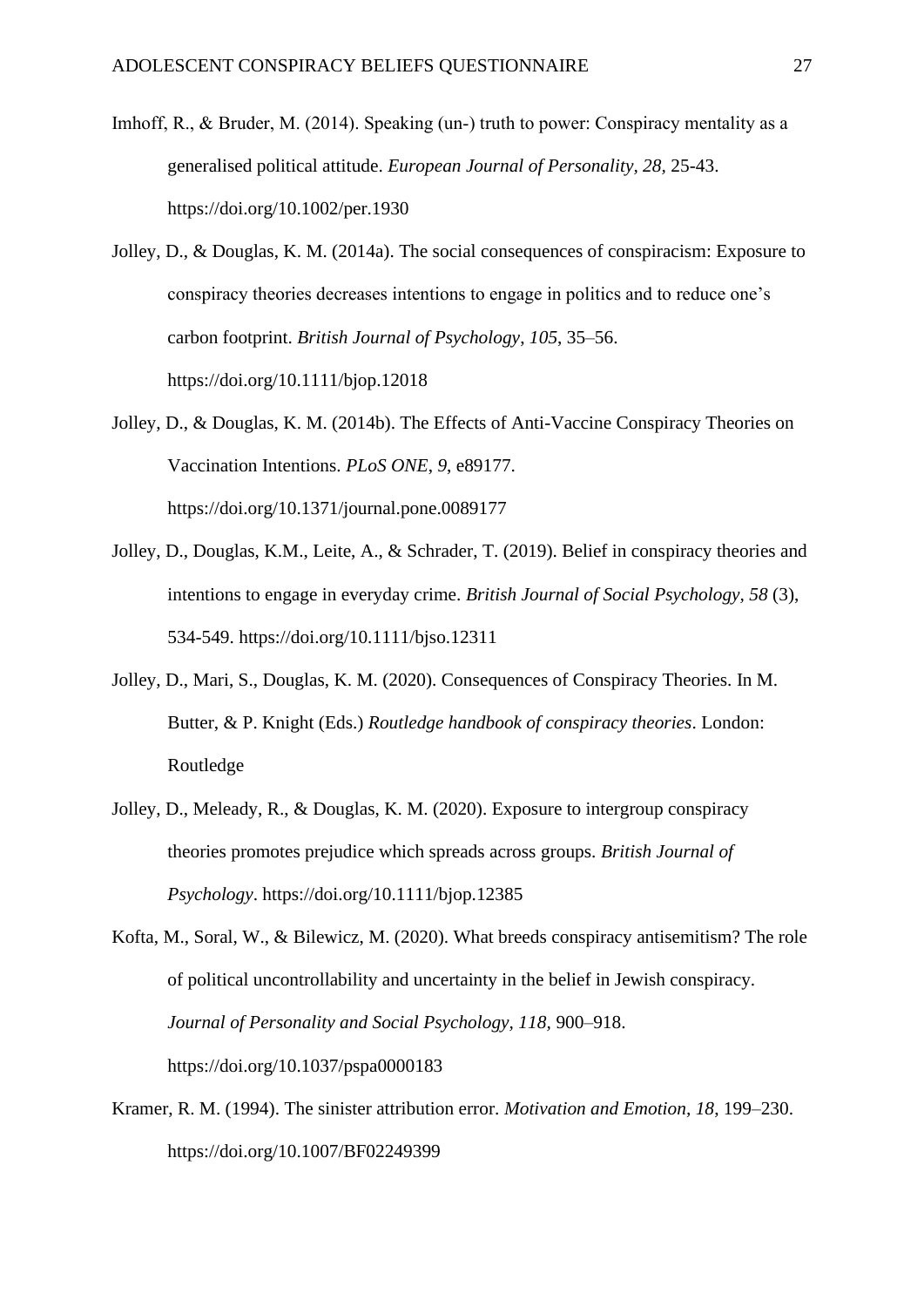- Lantian, A., Muller, D., Nurra, C., & Douglas, K. M. (2016). Measuring belief in conspiracy theories: Validation of a French and English single-item scale. *International Review of Social Psychology, 29,* 1-14. https://doi.org/10.5334/irsp.8
- Lantian, A., Muller, D., Nurra, C., & Douglas, K. M. (2017). I know things they don't know! The role of need for uniqueness in belief in conspiracy theories. *Social Psychology, 48,* 160-173. https://doi.org/10.1027/1864-9335/a000306
- Leman, P. J., & Cinnirella, M. (2013). Beliefs in conspiracy theories and the need for cognitive closure. *Frontiers in Psychology*, *4*(378). https://doi.org/10.3389/fpsyg.2013.00378
- Lougheed, J. P., & Hollenstein, T. (2012). A limited repertoire of emotion regulation strategies is associated with internalizing problems in adolescence. *Social Development, 21*(4), 704–721. [https://doi.org/10.1111/j.1467-9507.2012.00663.x](https://psycnet.apa.org/doi/10.1111/j.1467-9507.2012.00663.x)
- Marchi, R. (2012). With Facebook, blogs, and fake news, teens reject journalistic "objectivity". *Journal of Communication Inquiry, 36,* 246-262. https://doi.org/10.1177/0196859912458700
- Marsh, H. W., Wen, Z., Hau, K. (2004). Structural equation models of latent interactions: evaluation of alternative estimation strategies and indicator construction. *Psychological Methods, 9 (*3), 275-300. https://doi.org/10.1037/1082-989X.9.3.275
- O'Connor, B. P. (2000). SPSS and SAS programs for determining the number of components using parallel analysis and Velicer's MAP test. *Behavior Research Methods, Instrumentation, and Computers, 32*, 396 – 402. https://doi.org/10.3758/BF03200807

Ofcom. (2018). News *Consumption in the UK: 2018*. Retrieved from: https://www.ofcom.org.uk/ data/assets/pdf file/0024/116529/news-consumption-2018.pdf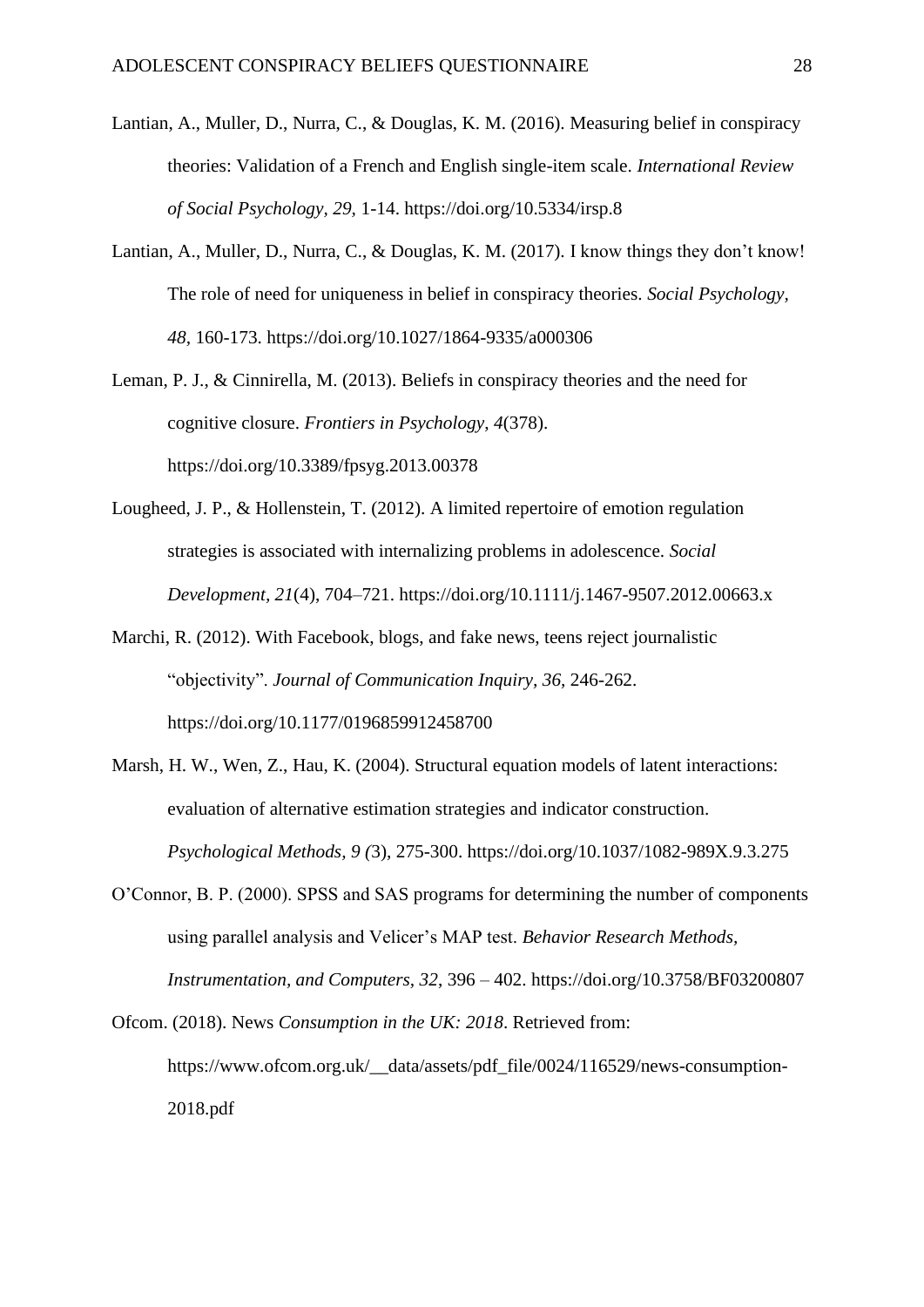- Ronald, A., Sieradzka, D., Cardno, A. G., Haworth, C. M., McGuire, P., & Freeman, D. (2014). Characterization of psychotic experiences in adolescence using the specific psychotic experiences questionnaire: findings from a study of 5000 16-year-old twins. *Schizophrenia Bulletin, 40,* 868-877. https://doi.org/10.1093/schbul/sbt106
- Schreiber, J. B., Nora, A., Stage, F. K., Barlow, E. A., & King, J. (2006). Reporting structural equation modeling and confirmatory factor analysis results: A review. *The Journal of Educational Research, 99,* 323-338. https://doi.org/10.3200/JOER.99.6.323-338
- Schumacker, R., & Lomax, R. (2015). *A Beginner's Guide to Structural Equation Modeling: Third Edition (Vol. III*). United States of America: Routledge.
- Soto, C. J., John, O. P., Gosling, S. D., & Potter, J. (2011). Age differences in personality traits from 10 to 65: Big Five domains and facets in a large cross-sectional sample. *Journal of Personality and Social Psychology, 100,* 330–348. https://doi.org[/10.1037/a0021717](https://doi.org/10.1037/a0021717)
- Stanovich, K. E., & West, R. F. (2000). Individual differences in reasoning: Implications for the rationality debate?. *Behavioral and Brain Sciences, 23,* 645-665. https://doi.org/10.1017/S0140525X00003435
- Swami, V., Chamorro‐Premuzic, T., & Furnham, A. (2010). Unanswered questions: A preliminary investigation of personality and individual difference predictors of 9/11 conspiracist beliefs. *Applied Cognitive Psychology, 24,* 749-761. https://doi.org/10.1002/acp.1583
- Tabachnick, B. G., & Fidell, L. S. (2007). *Experimental designs using ANOVA*. Belmont, CA: Thomson/Brooks/Cole.
- Tabachnick, B. G., & Fidell, L. S. (2013). *Using multivariate statistics (6th Education).* Pearson, UK: London.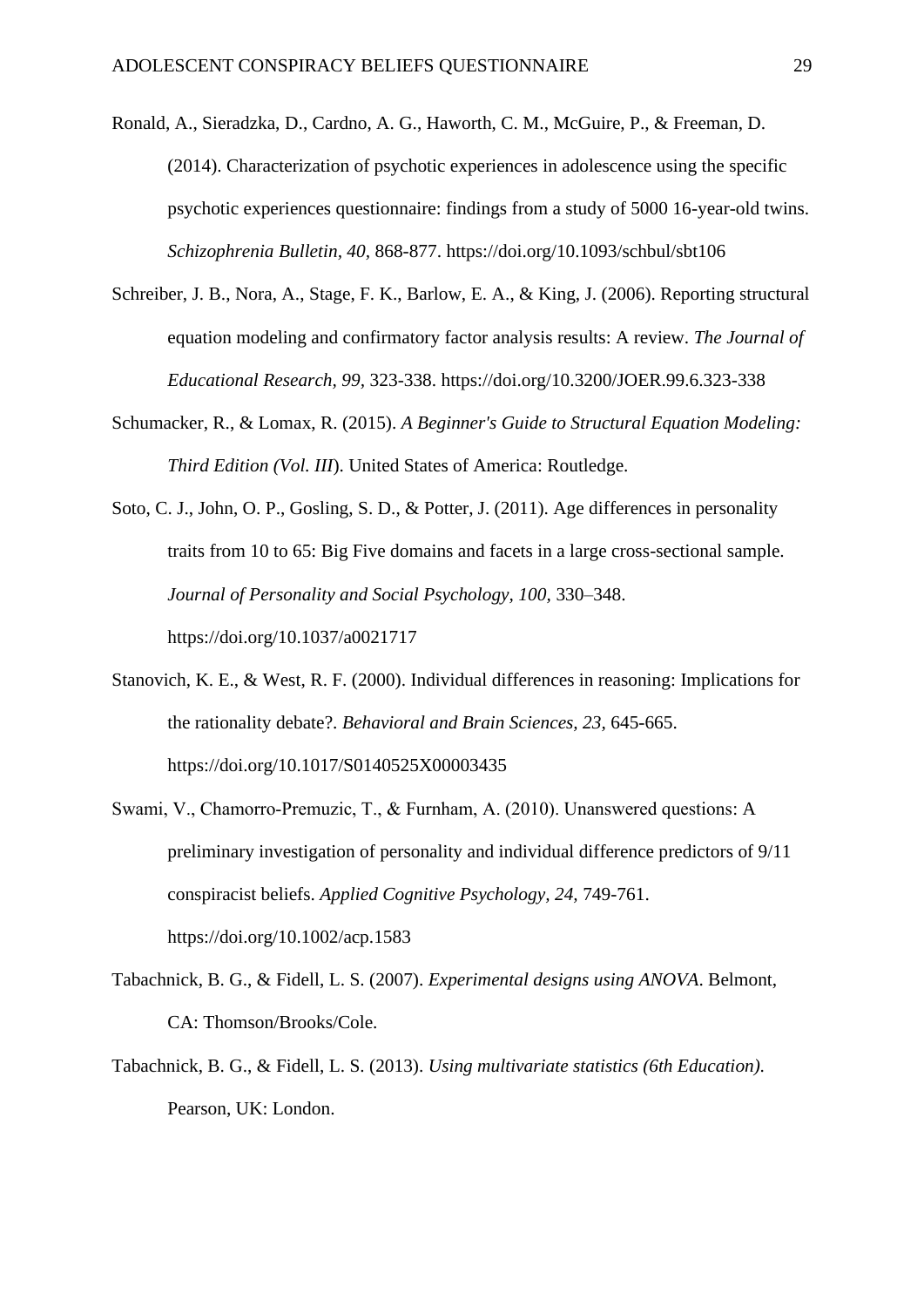- van Prooijen, J. W., & Jostmann, N. B. (2013). Belief in conspiracy theories: The influence of uncertainty and perceived morality. *European Journal of Social Psychology, 43*, 109-115.https://doi.org/10.1002/ejsp.1922
- van Prooijen, J. W., Douglas, K. M., & De Inocencio, C. (2018). Connecting the dots: Illusory pattern perception predicts belief in conspiracies and the supernatural. *European Journal of Social Psychology, 48*, 320-335. https://doi.org/10.1002/ejsp.2331
- van Prooijen, J. W., Krouwel, A. P., & Pollet, T. V. (2015). Political extremism predicts belief in conspiracy theories. *Social Psychological and Personality Science, 6*, 570- 578. https://doi.org/10.1177/1948550614567356
- van Prooijen, J.‐W., & Douglas, K. M. (2017). Conspiracy theories as part of history: The role of societal crisis situations. *Memory Studies*, *10*(3), 323– 333. https://doi.org/10.1177/1750698017701615
- Vosoughi, S., Roy, D., & Aral, S. (2018). The spread of true and false news online. *Science, 359*, 1146-1151. https://doi.org/10.1126/science.aap9559
- Wong, K. K., Freeman, D., & Hughes, C. (2014). Suspicious young minds: paranoia and mistrust in 8-to 14-year-olds in the UK and Hong Kong*. The British Journal of Psychiatry, 205,* 221-229. https://doi.org/10.1192/bjp.bp.113.135467
- Wood, M. J. (2017). Conspiracy suspicions as a proxy for beliefs in conspiracy theories: Implications for theory and measurement. *British Journal of Psychology, 108*, 507– 527. https://doi.org/10.1111/bjop.12231
- YouGov. (2019). *Which science-based conspiracy theories do Britons believe?* Retrieved from[:https://yougov.co.uk/topics/science/articles-reports/2019/04/25/which-science](https://yougov.co.uk/topics/science/articles-reports/2019/04/25/which-science-based-conspiracy-theories-do-britons)[based-conspiracy-theories-do-britons](https://yougov.co.uk/topics/science/articles-reports/2019/04/25/which-science-based-conspiracy-theories-do-britons)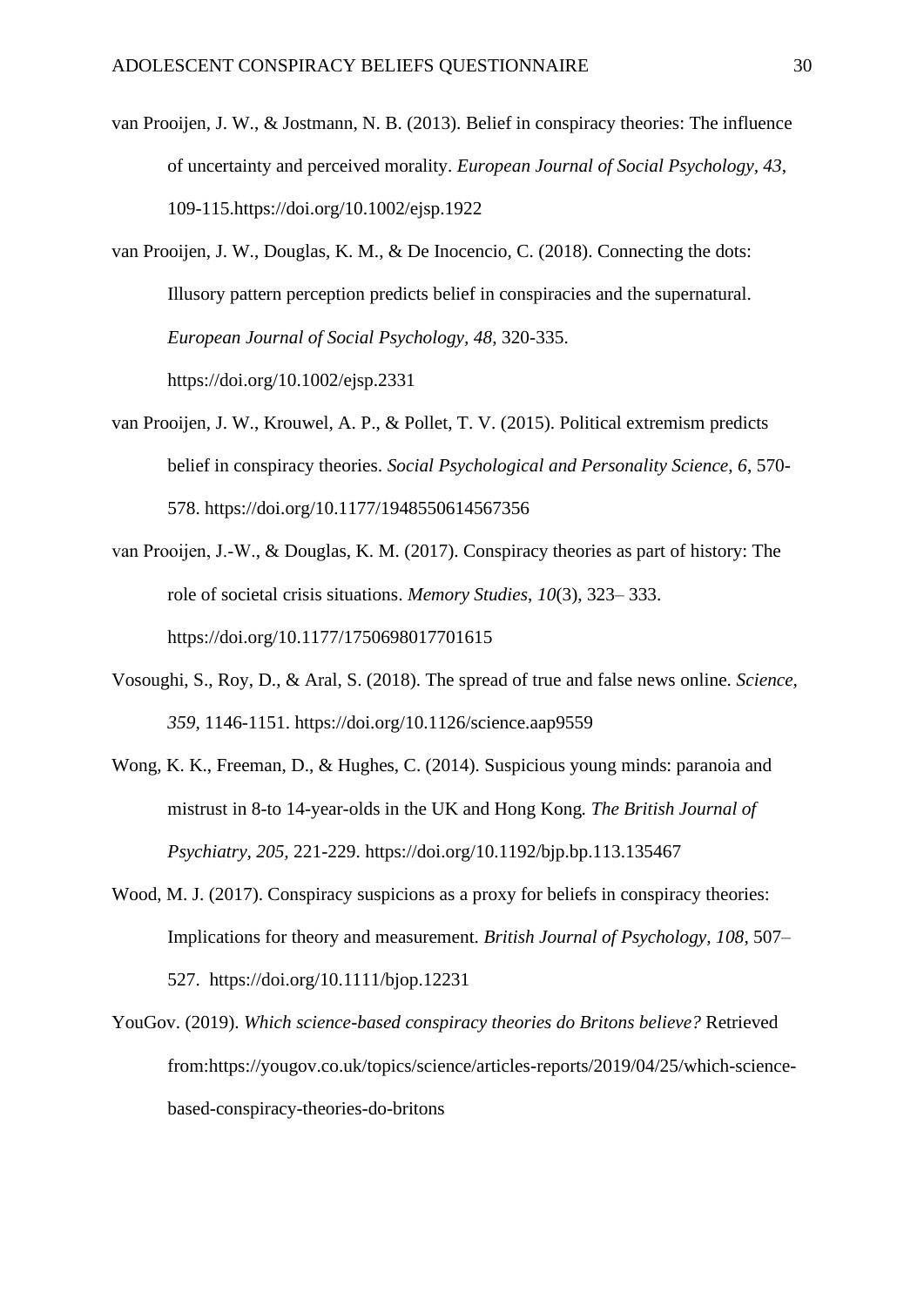Zimmermann, P., & Iwanski, A. (2014). Emotion regulation from early adolescence to emerging adulthood and middle adulthood: Age differences, gender differences, and emotion-specific developmental variations. *International Journal of Behavioral Development, 38*(2), 182–194. [https://doi.org/10.1177/0165025413515405](https://psycnet.apa.org/doi/10.1177/0165025413515405)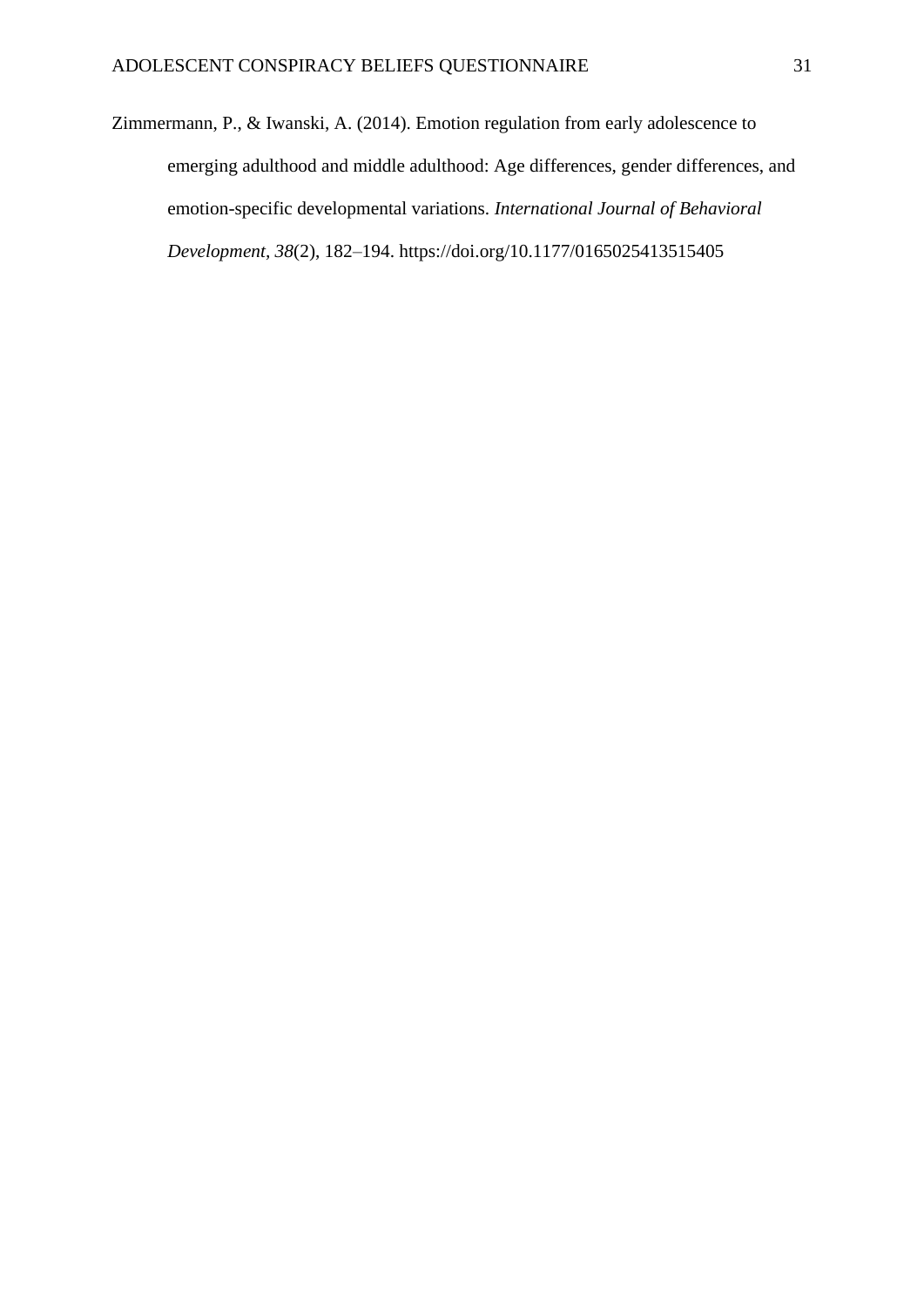# *Table 1.*

Demographic characteristics of the young people in Study 1 ( $n = 208$ ).

| <b>Year Groups</b> | <b>Size</b> | $\textit{Mage}\ (SD)$ | Age range | <b>Genders</b>  | <b>First</b> | <b>UK</b> born |  |
|--------------------|-------------|-----------------------|-----------|-----------------|--------------|----------------|--|
| (UK)               |             |                       |           |                 | language     |                |  |
| $\tau$             | 110         | 11.63(0.48)           | $11 - 12$ | 56 girls, 46    | 98% English  | 96% UK         |  |
|                    |             |                       |           | boys, 8 who     |              | born           |  |
|                    |             |                       |           | rather not say  |              |                |  |
| 9                  | 98          | 13.66(0.48)           | $13 - 14$ | 47 girls, 48    | 96% English  | 96% UK         |  |
|                    |             |                       |           | boys, and 3 who |              | born           |  |
|                    |             |                       |           | rather not say  |              |                |  |
|                    |             |                       |           |                 |              |                |  |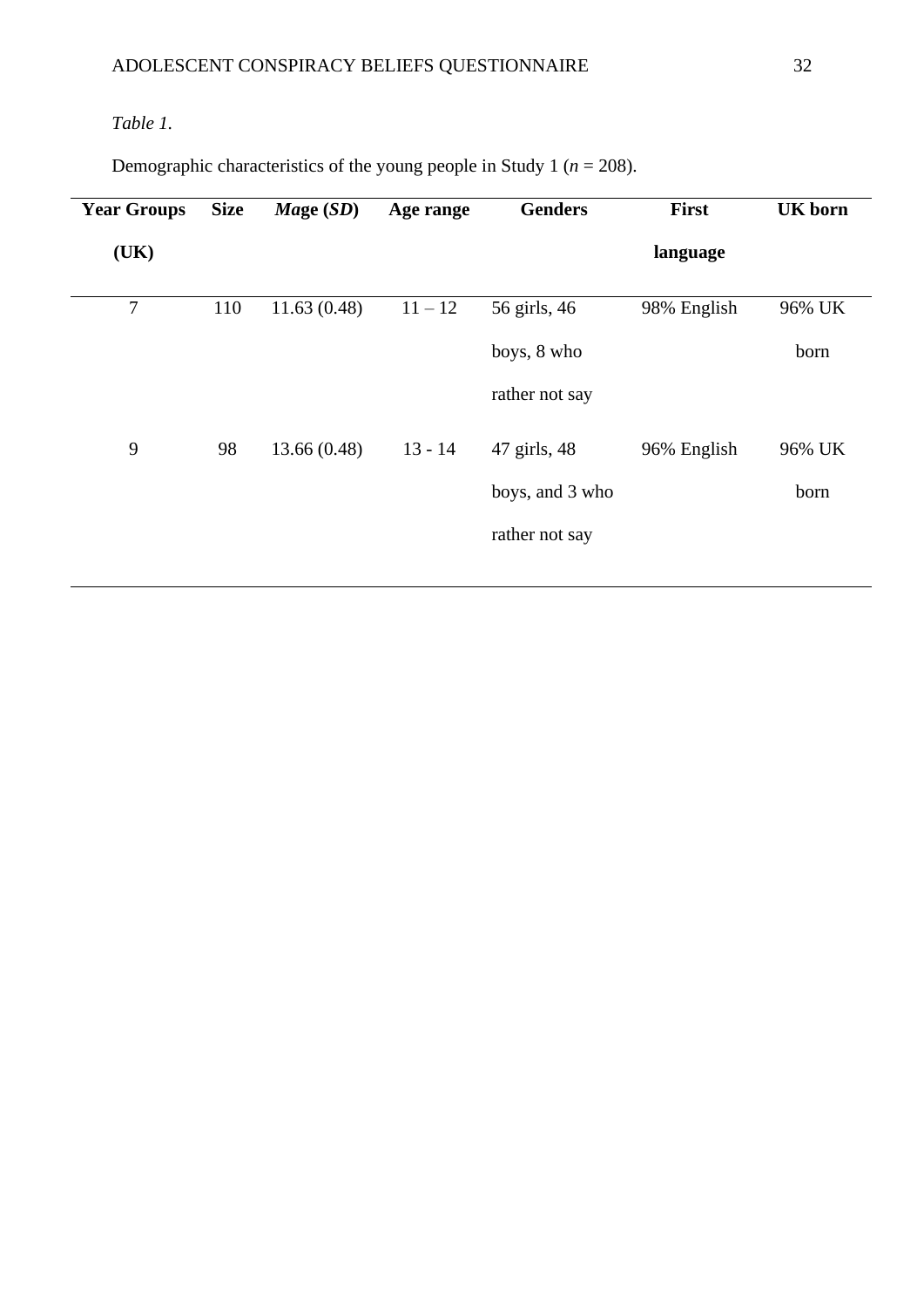# *Table 2.*

ACBQ items and factor loadings obtained with Exploratory Factor Analysis (EFA) including

|                |                   |                                                                   |              | <b>Factor</b>  |                |                |
|----------------|-------------------|-------------------------------------------------------------------|--------------|----------------|----------------|----------------|
| $\#$           | <b>ACBQ</b>       | <b>Item</b>                                                       | $\mathbf{1}$ | $\overline{2}$ | $\overline{3}$ | $\overline{4}$ |
| $\mathbf{1}$   |                   | The real truth about events is often kept secret from the public. | .869         |                |                |                |
| $\overline{2}$ | <b>ACBQ1</b>      | The government deliberately hides important information           | .767         |                |                |                |
|                |                   | from the public.                                                  |              |                |                |                |
| 3              | ACBQ <sub>2</sub> | The government monitors people in secret.                         | .706         |                |                |                |
| $\overline{4}$ |                   | The government often changes, makes up or hides evidence          | .706         |                |                |                |
|                |                   | from the public.                                                  |              |                |                |                |
| 5              | ACBQ 3            | Some political groups have secret plans which are not good        | .675         |                |                |                |
|                |                   | for society.                                                      |              |                |                |                |
| 6              | ACBQ 4            | Some diseases have been created by the government to be           |              | .774           |                |                |
|                |                   | used as weapons.                                                  |              |                |                |                |
| 7              | ACBQ 5            | The government often knows about terrorist attacks and            |              | .739           |                |                |
|                |                   | lets them happen.                                                 |              |                |                |                |
| 8              | ACBQ 6            | Governments have deliberately spread diseases in certain          |              | .691           |                |                |
|                |                   | groups of people.                                                 |              |                |                |                |
| 9              | ACBQ <sub>7</sub> | Secret groups control people's minds without them                 |              |                | .706           |                |
|                |                   | knowing.                                                          |              |                |                |                |
| 10             | <b>ACBQ 8</b>     | Secret societies control politicians and other leaders.           |              |                | .675           |                |
| 11             | ACBQ 9            | Secret societies influence many political decisions.              |              |                | .668           |                |
| 12             |                   | Aliens have visited earth and governments cover this up.          |              |                |                | .846           |
| 13             |                   | In "Area 51" in the USA, there is a secret base that contains     |              |                |                | .798           |
|                |                   | evidence of aliens coming to earth.                               |              |                |                |                |
| 14             |                   | The government have hidden evidence about the existence of        |              |                |                | .779           |
|                |                   | aliens.                                                           |              |                |                |                |

*Notes*.  $1 =$  Government secrets.  $2 =$  Government complicity in violence.  $3 =$  Secret Societies.

4. = Aliens. **Bold** type represents the items in the finalised 9-item ACBQ.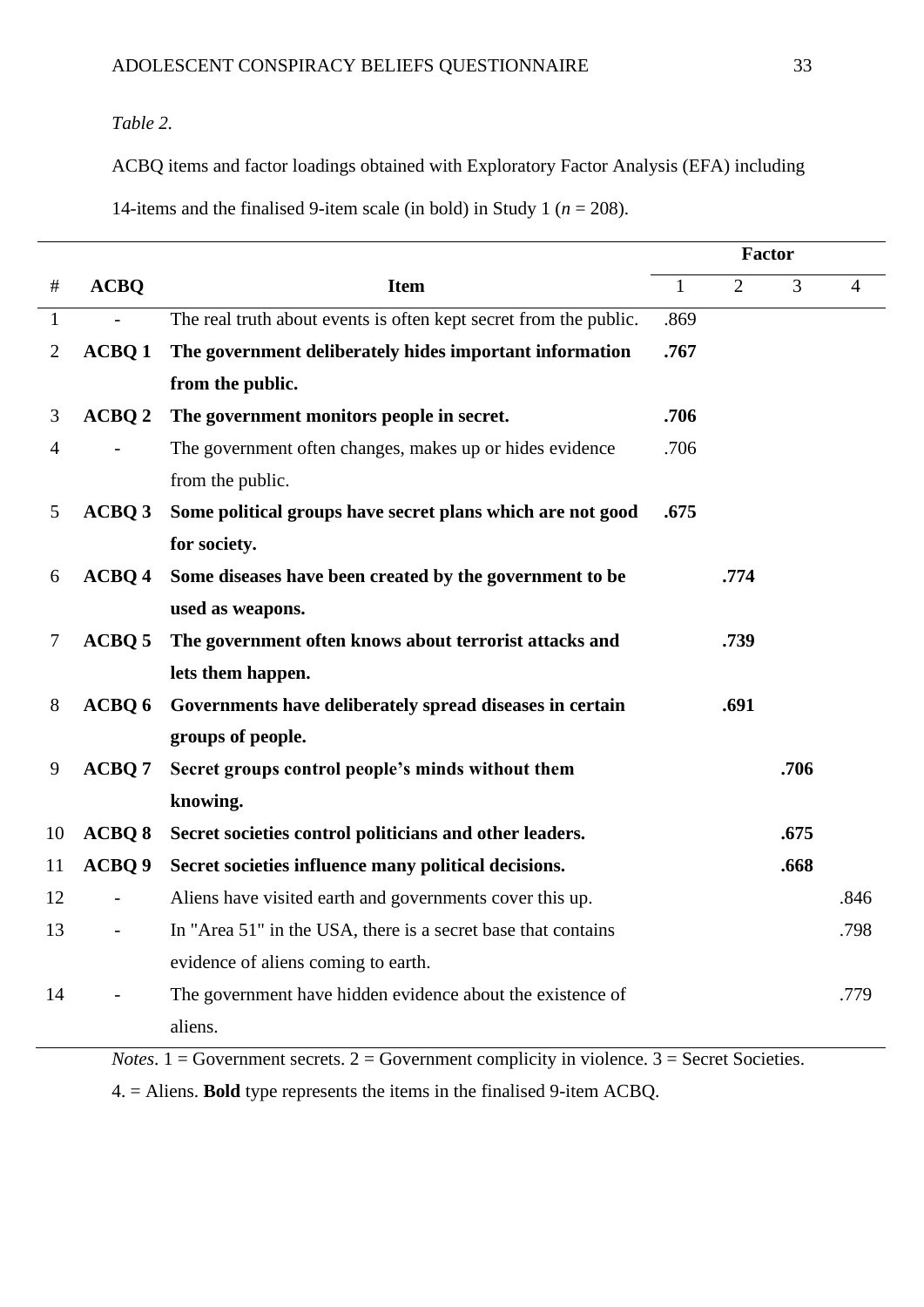# *Table 3.*

Correlations between each of the factors and the overall mean (ACBQ) in Study 1 (*n* = 208).

|                                    | 2        | 3        | 4        |
|------------------------------------|----------|----------|----------|
|                                    |          |          |          |
| $(1) ACBQ (9 - items)$             | $.88***$ | $.81***$ | $.81***$ |
| (2) Government secrets (Factor 1)  |          | $.61***$ | $.66***$ |
| (3) Government violence (Factor 2) |          |          | $.59***$ |
| (4) Secret societies (Factor 3)    |          |          |          |
| <i>Notes.</i> *** $p < 001$ .      |          |          |          |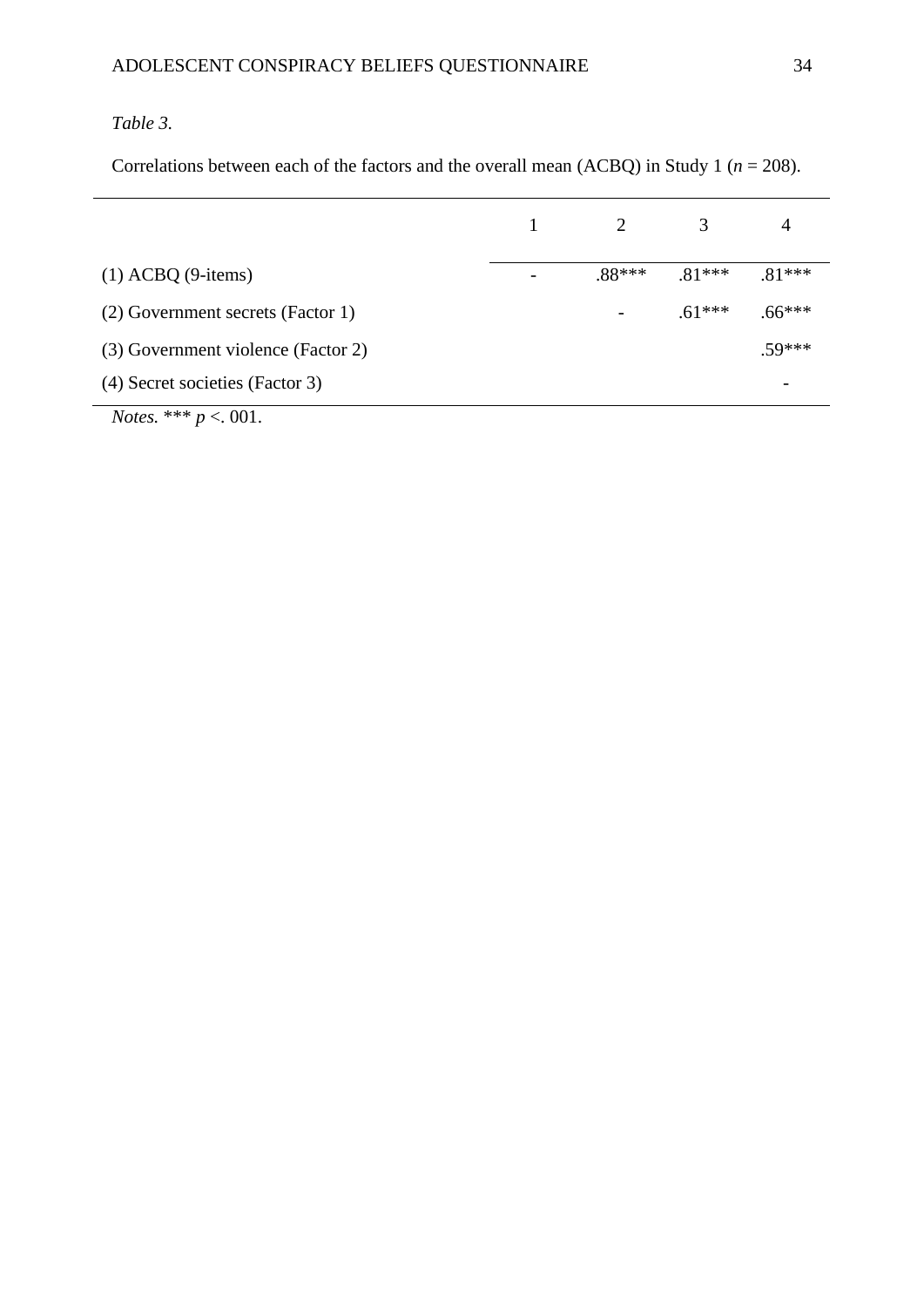# *Table 4 .*

Measurement invariance (configural, metric and scalar) for each group comparison reported in Study 1, 2, and 3a/b.

| <b>Study</b> | <b>Model</b>               | $\chi^2$ (df) | <b>CFI</b> | <b>RMSEA</b> | <b>SRMR</b> | Comparison | $\Delta \chi^2$ (df) | $\triangle$ <i>ACFI</i> | <b>ARMSEA</b> | <b>ASRMR</b> | <b>Decision</b> |
|--------------|----------------------------|---------------|------------|--------------|-------------|------------|----------------------|-------------------------|---------------|--------------|-----------------|
| Study 1:     | <b>ACBQ</b>                |               |            |              |             |            |                      |                         |               |              |                 |
|              | Model 1: Configural        | 108.567(52)   | .90        | .073         | .07         |            |                      |                         |               |              |                 |
|              | invariance                 |               |            |              |             |            |                      |                         |               |              |                 |
|              | Model 2: Metric invariance | 114.882(61)   | .90        | .065         | .08         | Model 1    | 6.315(9)             | .00                     | .008          | .01          | Met             |
|              | Model 3: Scalar invariance | 137.362 (70)  | .89        | .068         | .09         | Model 2    | $22.48(9)$ ***       | .01                     | .003          | .01          | Met             |
| Study 2:     | <b>ACBQ</b>                |               |            |              |             |            |                      |                         |               |              |                 |
|              | Model 1: Configural        | 135.865 (78)  | .92        | .065         | .05         |            |                      |                         |               |              |                 |
|              | invariance                 |               |            |              |             |            |                      |                         |               |              |                 |
|              | Model 2: Metric invariance | 150.505 (96)  | .93        | .057         | .06         | Model 1    | 14.64(18)            | .01                     | .008          | .01          | Met             |
|              | Model 3: Scalar invariance | 175.597(114)  | .92        | .056         | .05         | Model 2    | 25.092(18)           | .01                     | .001          | .01          | Met             |
| Study 3a /   | <b>ACBQ</b>                |               |            |              |             |            |                      |                         |               |              |                 |
| $3b$ :       | Model 1: Configural        | 276.198(50)   | .91        | .089         | .06         |            |                      |                         |               |              |                 |
|              | invariance                 |               |            |              |             |            |                      |                         |               |              |                 |
|              | Model 2: Metric invariance | 293.136 (59)  | .91        | .081         | .06         | Model 1    | 16.938(9)            | .00                     | .008          | .00          | Met             |
|              | Model 3: Scalar invariance | 304.532 (68)  | .90        | .078         | .06         | Model 2    | 11.396(9)            | .01                     | .003          | .00          | Met             |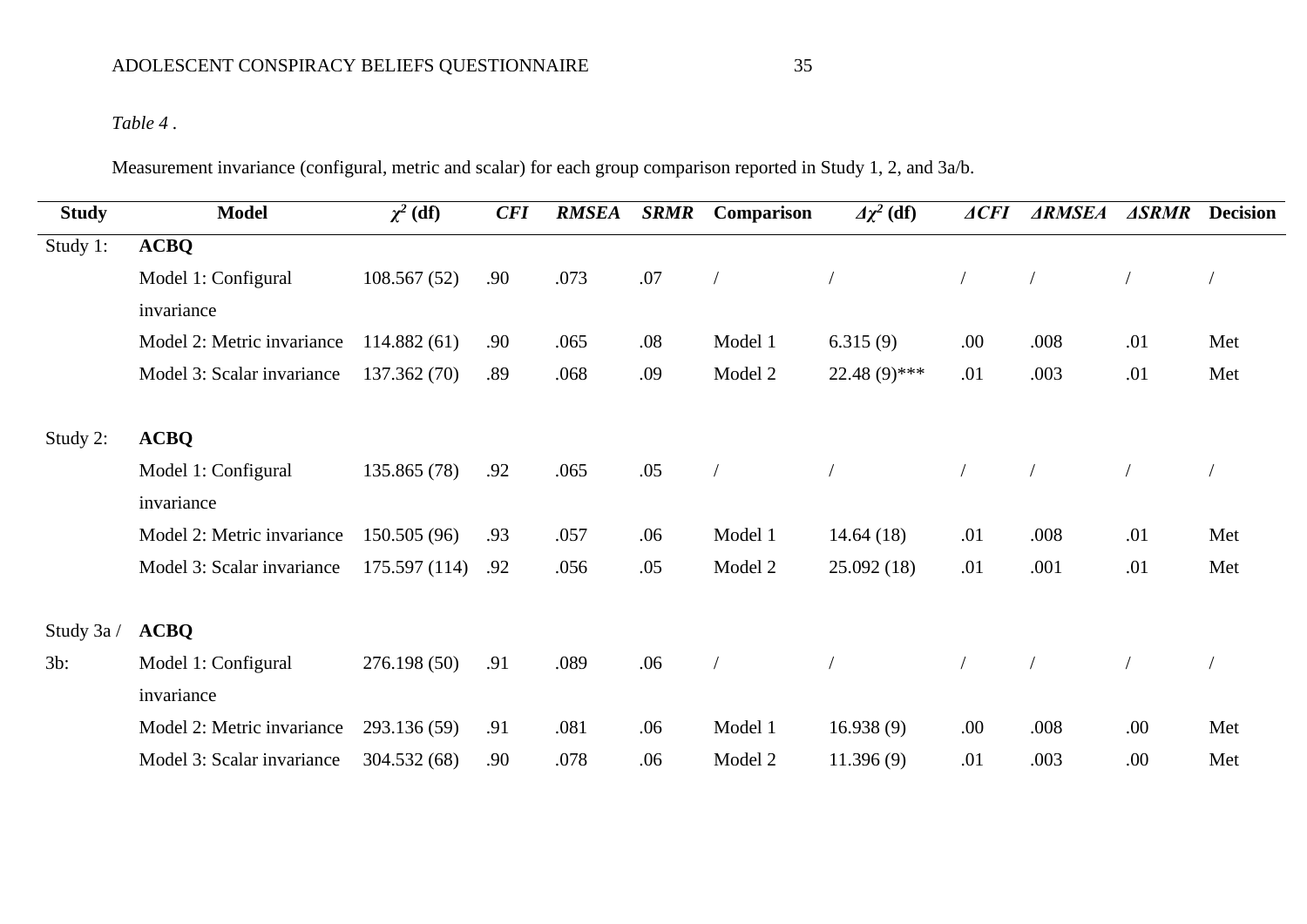| ۰.<br>×<br>٧ | ۰.<br>×<br>۰,<br>× |
|--------------|--------------------|

| <b>General</b>             |                   |     |      |     |         |                 |     |      |     |         |
|----------------------------|-------------------|-----|------|-----|---------|-----------------|-----|------|-----|---------|
| Model 1: Configural        | 541.848 (174)     | .93 | .061 | .05 |         |                 |     |      |     |         |
| invariance                 |                   |     |      |     |         |                 |     |      |     |         |
| Model 2: Metric invariance | 550.130 (189)     | .93 | .058 | .06 | Model 1 | 8.282(15)       | .00 | .003 | .01 | Met     |
| Model 3: Scalar invariance | 605.158 (204) .93 |     | .059 | .06 | Model 2 | 55.028***       | .00 | .001 | .00 | Met     |
|                            |                   |     |      |     |         |                 |     |      |     |         |
| <b>Real-world</b>          |                   |     |      |     |         |                 |     |      |     |         |
| Model 1: Configural        | 60.731(28)        | .97 | .045 | .03 |         |                 |     |      |     |         |
| invariance                 |                   |     |      |     |         |                 |     |      |     |         |
| Model 2: Metric invariance | 62.621(35)        | .98 | .037 | .03 | Model 1 | 1.89(7)         | .01 | .008 | .00 | Met     |
| Model 3: Scalar invariance | 98.337 (42)       | .96 | .048 | .03 | Model 2 | $24.284(7)$ *** | .02 | .011 | .00 | Not Met |

*Notes.* \*\*\* $p = .001$ . General = measure of general conspiracy theorising. Real-world = measure of belief in real-world conspiracy theories.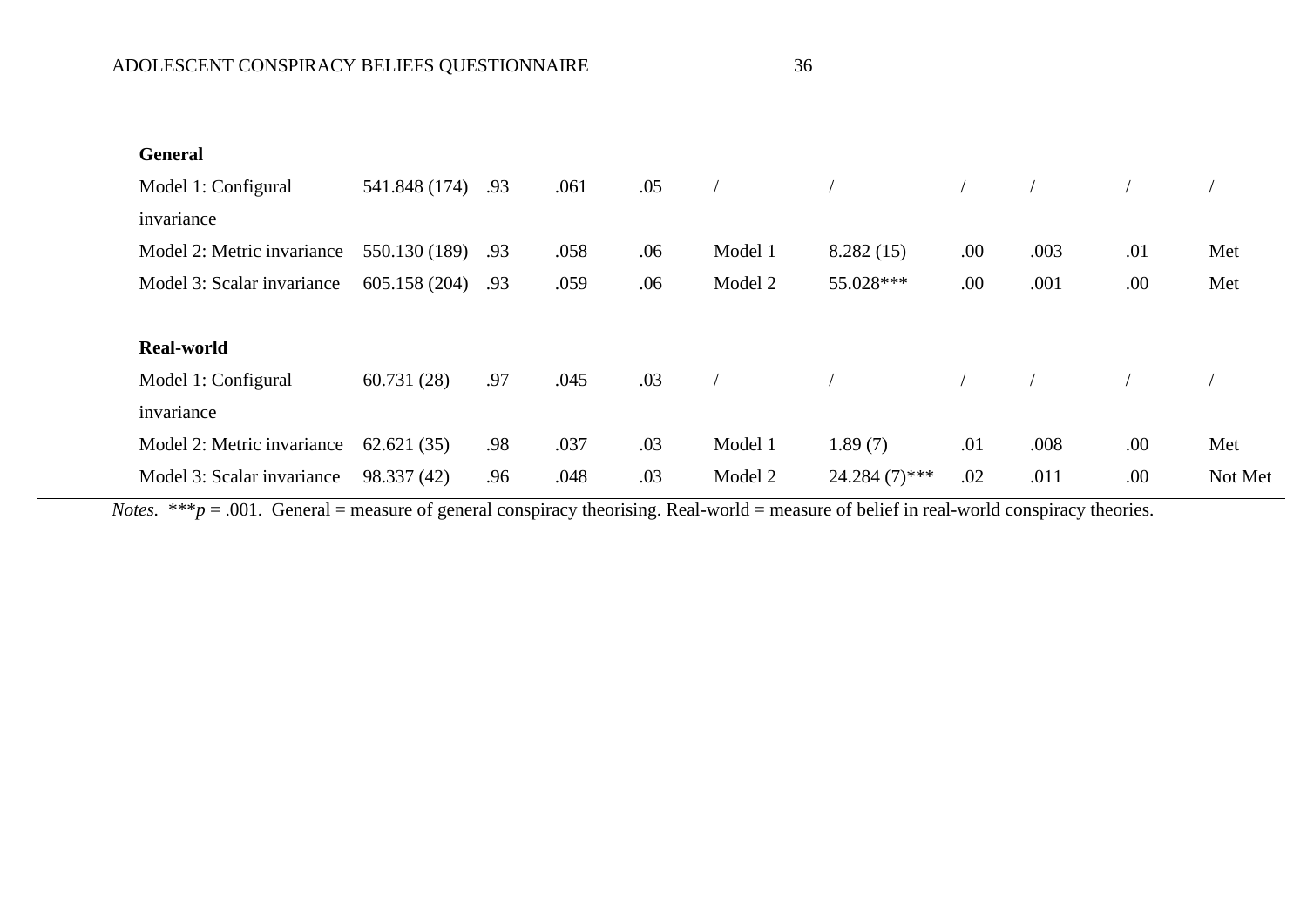*Table 5.*

Demographic characteristics of the children separated by age range (i.e., Key Stage in the UK national curriculum) in Study 2 (*N* = 178).

| Age range | <b>Key Stage</b> | <b>Year Groups</b><br><b>Size</b> |     | $\textit{Mage}$ (SD) | <b>Genders</b>       | First       | <b>UK</b> born |
|-----------|------------------|-----------------------------------|-----|----------------------|----------------------|-------------|----------------|
|           | (UK)             | (UK)                              |     |                      |                      | language    |                |
| $11 - 14$ | 3                | $7, 8 + 9$                        | 109 | 12.87(0.86)          | 56 girls, 47 boys, 6 | 83% English | 84% UK born    |
|           |                  |                                   |     |                      | who rather not say   |             |                |
| $14 - 16$ | $\overline{4}$   | $10 + 11$                         | 28  | 14.75(0.65)          | 17 girls, 8 boys,    | 79% English | 71% UK born    |
|           |                  |                                   |     |                      | and 3 who rather     |             |                |
|           |                  |                                   |     |                      | not say              |             |                |
| $16 - 17$ | 5                | 12                                | 41  | 16.71 $(0.46)$       | 37 girls, 3 boys     | 81% English | 83% UK born    |
|           |                  |                                   |     |                      | and 1 who rather     |             |                |
|           |                  |                                   |     |                      | not say              |             |                |
|           |                  |                                   |     |                      |                      |             |                |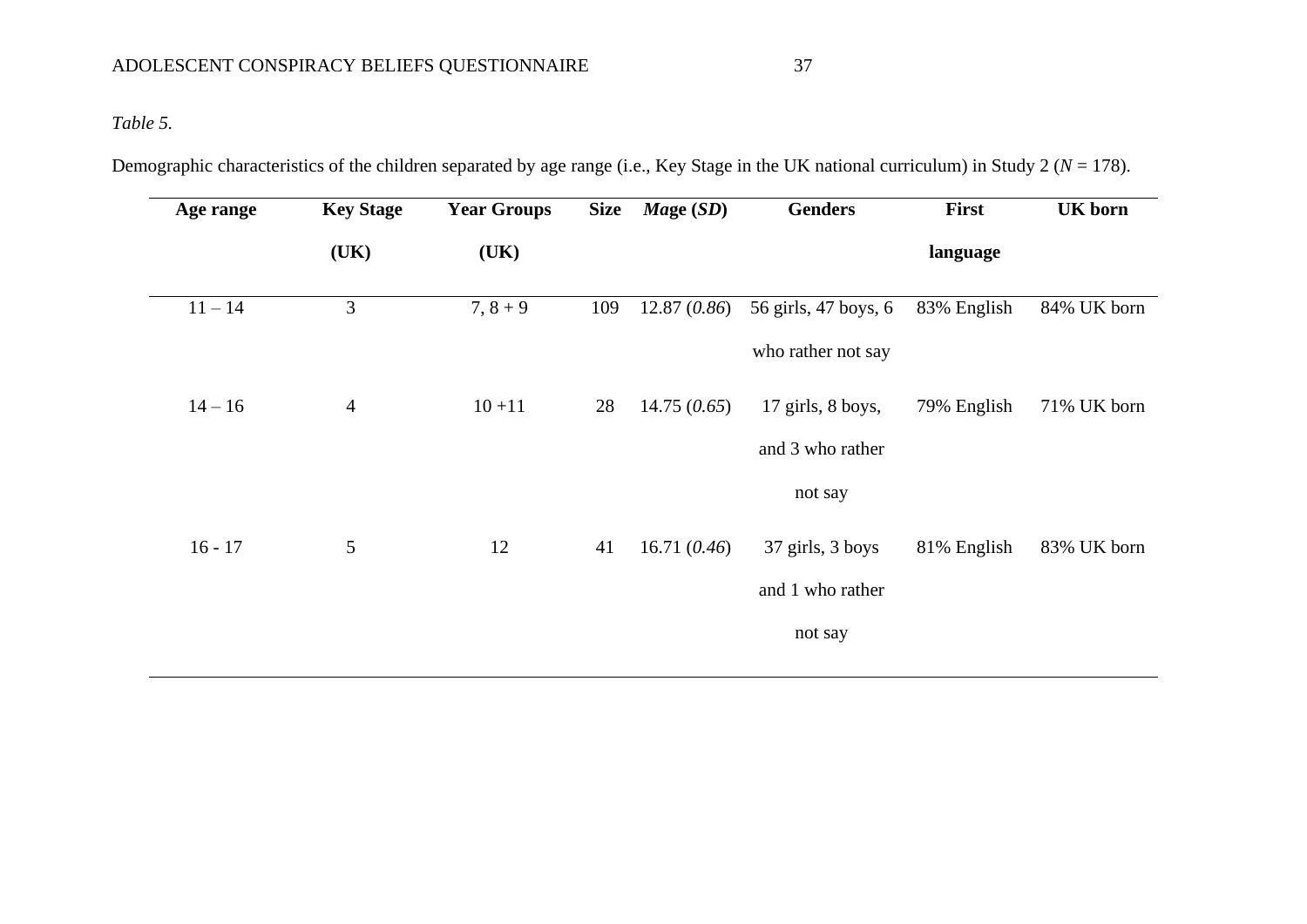*Table 6.*

Descriptive statistics of the conspiracy theory beliefs measures in Study 3a (18-year olds) and 3b (mixed-age adults) (Study 3a: full sample *N* =

257, test-rest *n* = 175; Study 3b: full sample *N* = 318, test-rest *n* = 251).

|                             |                  |                  | <b>Full sample</b> |      |            | <b>Test-retest sample</b> |             |                  |                  |                   |
|-----------------------------|------------------|------------------|--------------------|------|------------|---------------------------|-------------|------------------|------------------|-------------------|
|                             |                  | Time $1$ (Day 0) |                    |      |            |                           |             | Time $1$ (Day 0) |                  | Time $2$ (Day 14) |
|                             | <b>ACBO</b>      |                  | General            |      | Real-world |                           | <b>ACBQ</b> |                  | <b>ACBQ</b>      |                   |
| <b>Studies</b>              | $\boldsymbol{M}$ | SD               | M                  | SD   | M          | SD                        | M           | <b>SD</b>        | $\boldsymbol{M}$ | <b>SD</b>         |
| 18-year olds (Study 3a)     | 4.06             | 1.18             | 3.59               | 1.27 | 3.05       | 1.33                      | 4.04        | 1.15             | 3.98             | 1.17              |
| Mixed-age adults (Study 3b) | 3.81             | 1.23             |                    | 1.31 | 2.64       | 1.27                      | 3.82        | 1.22             | 3.83             | 1.21              |

*Notes*. General = measure of general conspiracy theorising. Real-world = measure of belief in real-world conspiracy theories.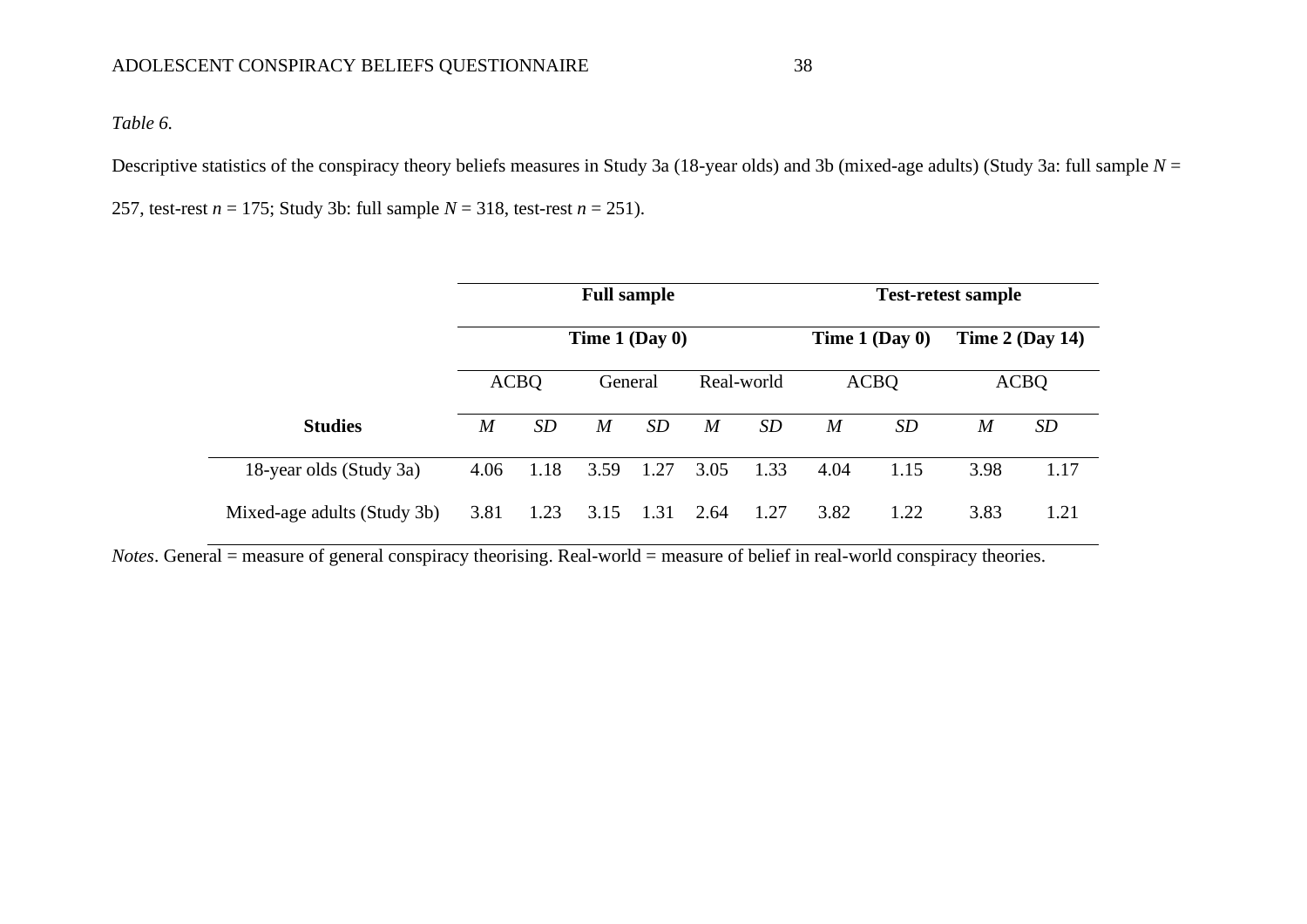# *Table 7.*

Correlation between ACBQ (Time 1) and ACBQ (Time 2), paired sample t-test and ICC results for Study 3a (18-year olds, test-rest  $n = 175$ ) and 3b (mixed-age adults, test-rest  $n = 251$ ).

|                      |                  | $ACBQ$ (Time 2)  | <b>Paired Sample t-test</b> |                |                  |                |            | <b>Interclass Correlation Coefficients</b> |       |                  |
|----------------------|------------------|------------------|-----------------------------|----------------|------------------|----------------|------------|--------------------------------------------|-------|------------------|
| <b>ACBQ</b> (Time 1) | $\boldsymbol{r}$ | $\boldsymbol{p}$ | t                           | 95% CI         | $\boldsymbol{p}$ | $\overline{d}$ | <b>ICC</b> | 95% CI                                     | $\,F$ | $\boldsymbol{p}$ |
| 18-year olds         | .83              | < .001           | 1.21                        | $-0.05 - 0.16$ | .227             | .00.           | .91        | $.87 - .93$                                | 10.70 | < 0.01           |
| (Study 3a)           |                  |                  |                             |                |                  |                |            |                                            |       |                  |
| Mixed-age adults     | .79              | < .001           | $-0.29$                     | $-.11-.08$     | .774             | .00            | .89        | $.85 - .91$                                | 8.68  | < 0.01           |
| (Study 3b)           |                  |                  |                             |                |                  |                |            |                                            |       |                  |